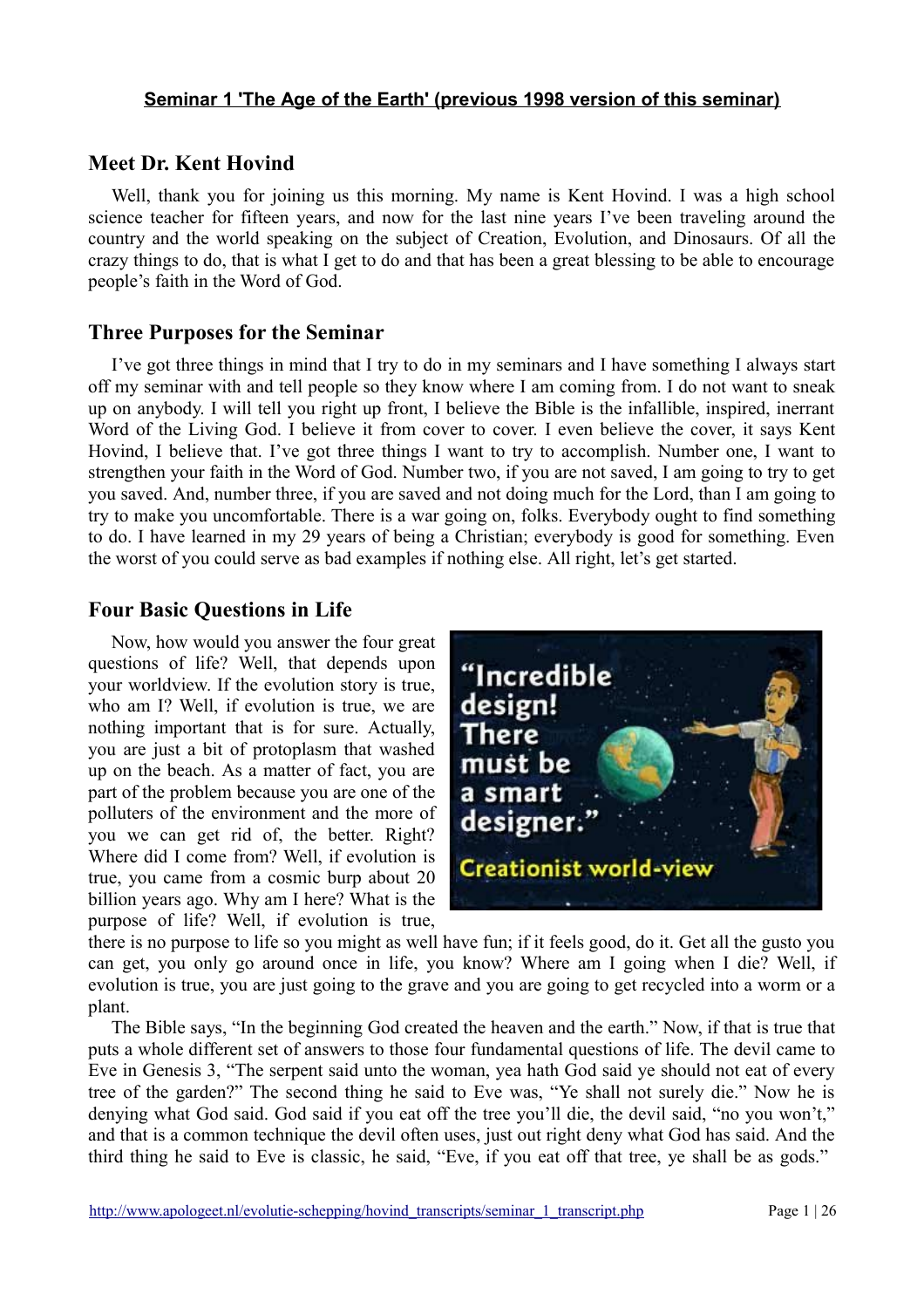The idea that man can become a god if we do what the devil says. See, the devil wants you to think, "we started off like an amoeba. Yes, boys and girls, and we are evolving, we are getting bigger and better and stronger and smarter and someday we are going to sail around the universe and discover new life forms like Star Trek." People ask me all the time, they say, "Brother Hovind, do you think there is intelligent life on other planets?" I say no. I taught high school 15 years, I don't think there is much intelligent life on this planet. I didn't get to see a lot of it!

### **Examples of Lies**

He lied to Eve and told her she could be like God and he is the one that wanted to be like God. You know Adolph Hitler said, "If you tell a lie long enough and loud enough, and often enough, the people will believe it." He also said, "People are more likely to believe a big lie than a small one. If you're going to tell lie, tell a big one. People will believe that."

### *Moldy Spider Legs*

You know, I've got two older brothers, Ross and Mark. They have always been older than I am. They still are today as a matter of fact! When I was about 6 or 7 years old (I was raised in East Peoria, Illinois), I came running into the breakfast table one morning, and I was the first one there for breakfast. I got the last banana out of the bowl to put on my cereal. Well, a few minutes later, my two big brothers came in. They said, "Hey Kent, is that the last banana?" I said, "Yep, and I got it!" How many of you have an older brother or sister? You know that wonderful feeling you get when you finally pull one over on them? They pick on you all the time. Boy, that morning I had them and I knew it. They wanted my banana. But big brothers do not beg little brothers for anything. They

either beat them up and take it away by brute force, or they lie to them and trick them out of it somehow. So my brothers said to me, they said, "Kent, do you know how bananas are made?" I said, "No." (I was only 6 or 7. It has been proven in laboratory tests the brain doesn't even start to grow till kids are 18 to 20. How many parents can verify that one? Yep!) I said, "No, how are bananas made?" And they said, "Well, down in South America they have got these spiders that live up in the trees, and they have big long legs, and when they die all their legs fold up and mold starts to grow on the dead spider legs. A banana is



actually made from moldy spider legs." I said, "You guys are lying to me, you just want this banana 'cause you know it's the last one." They said, "No brother, we're not lying, you cut that thing in half, and look in the middle, you can still see the black spots where his legs were." You know, I did not eat bananas for nearly 3 years after that! They lied to me. Have you ever been lied to before? You know, I would not have believed the lie if there had not of been a little bit of truth behind it.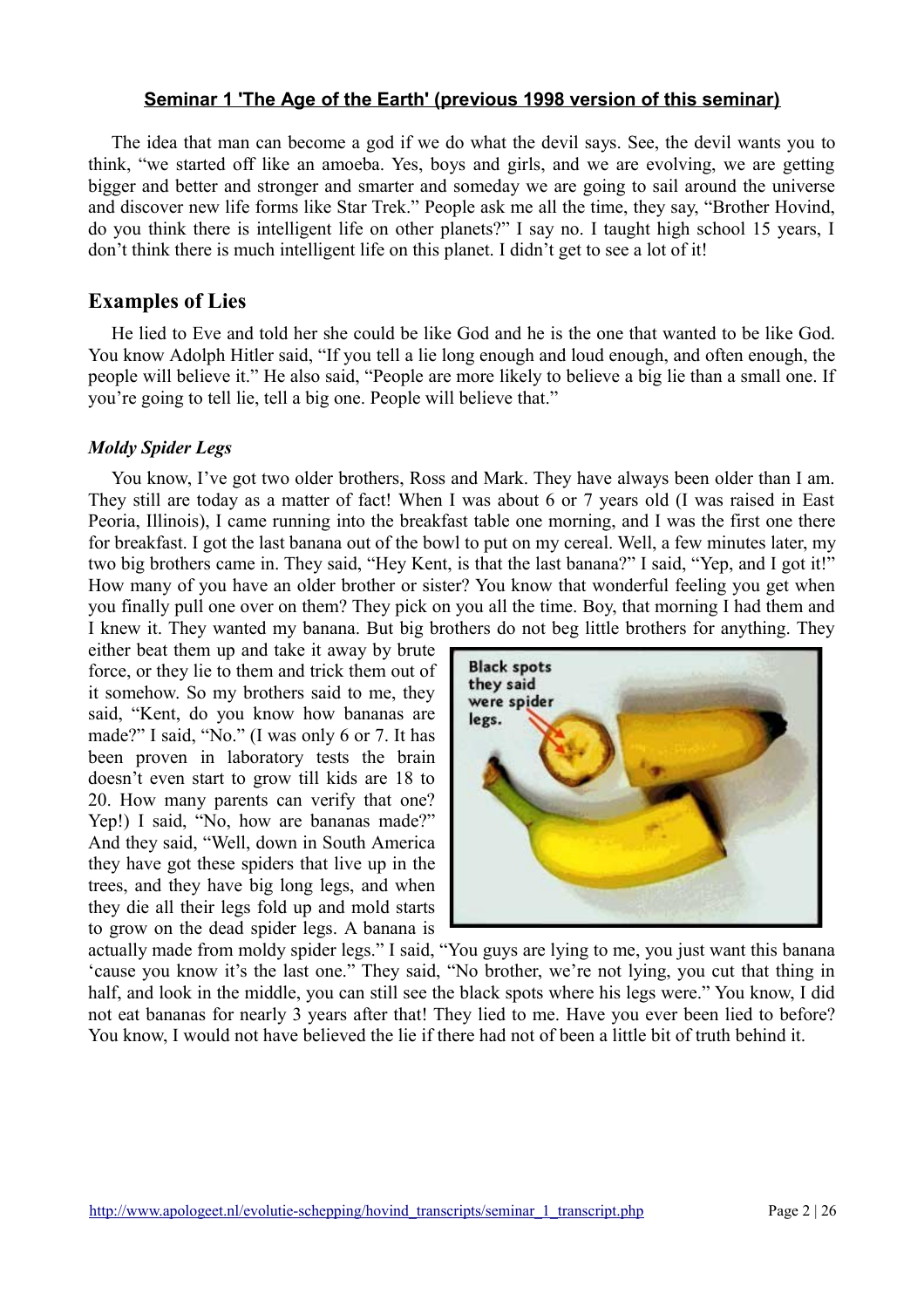#### *99.995% Pure*



See, if you want to get somebody to believe a lie, you have got to mix it in with some truth. Nobody would swallow just a bold face lie, so they mix two things together. That is what they do all the time to kill a rat. You don't feed a rat a bowl of poison, stainus fluoride (same stuff that goes in your toothpaste by the way). What you do if you want to kill a rat, you give a rat a bowl of good food. You know rat poison is 99.995% good food...with a little poison mixed in? And the rat does not know he is being poisoned.

 That technique of mixing two things that are unrelated together, is very common. It is common in advertising. They have done it for years with Marlboro cigarettes. You watch any Marlboro commercial: they always have something on there about a cowboy. You ever thought about that? What is the connection of smoking Marlboro and cowboys? Do all cowboys smoke Marlboro? No. Do you have to smoke Marlboro to be a

cowboy? No. If you start smoking Marlboro, do you become a cowboy automatically? No. You may smell like a horse, but you are not a cowboy. Actually it has been proven in laboratory tests that nobody in the world smokes, nobody smokes. Only the cigarette smokes. The person is the sucker that's all! What they are doing here though is they are brain-washing folks into thinking, "Man, if you smoke Marlboro, you're John Wayne." It's an image that takes place in the mind. It does not exist in reality. It's brainwashing.

 They do the same thing to sell beer. Nobody with half a brain would buy beer, so they mixed beer in with sports. You always have some big football player holding his can of bud-dumber, or bud-stupid. (They call it Budweiser, but it does not make him any wiser.) He has got his Bud-dumber, Miller-Low-Life, or Dead Dog. He says man, you drink this stuff, you will be a football player. Right! You drink that stuff; you will be a couch potato. Later on, you will be a hamburger on the highway. There is no connection between alcohol and sports. But, if you tell the lie long enough and loud enough and often enough, the people will believe it. We have got a lot of folks that think alcohol goes with sports. They have been brainwashed.

#### *Try it.You'll like it?*

One kid said, "What's the matter Mr. Hovind, don't you like beer?" I said, "I don't know, I've never tasted it." I've never had a drop in my life! I'm 45 years old, folks, never tasted it! Well, I have

had Nyquil a couple of times, but. And then they will say, how do you know you won't like it if you don't try it? Aw, kids that is a brilliant way to live. Let me ask you a question. Have you ever laid your head under a semi truck? Well, how do you know you won't like it if you don't try it? Did you ever dive off the roof into the concrete head first? Well, how do you know you won't like it if you don't try it? If you are one of those numbskulls that think you have to try everything to know if it is good or bad, you are not going to live very long.

Let me give you some advice kids. Find

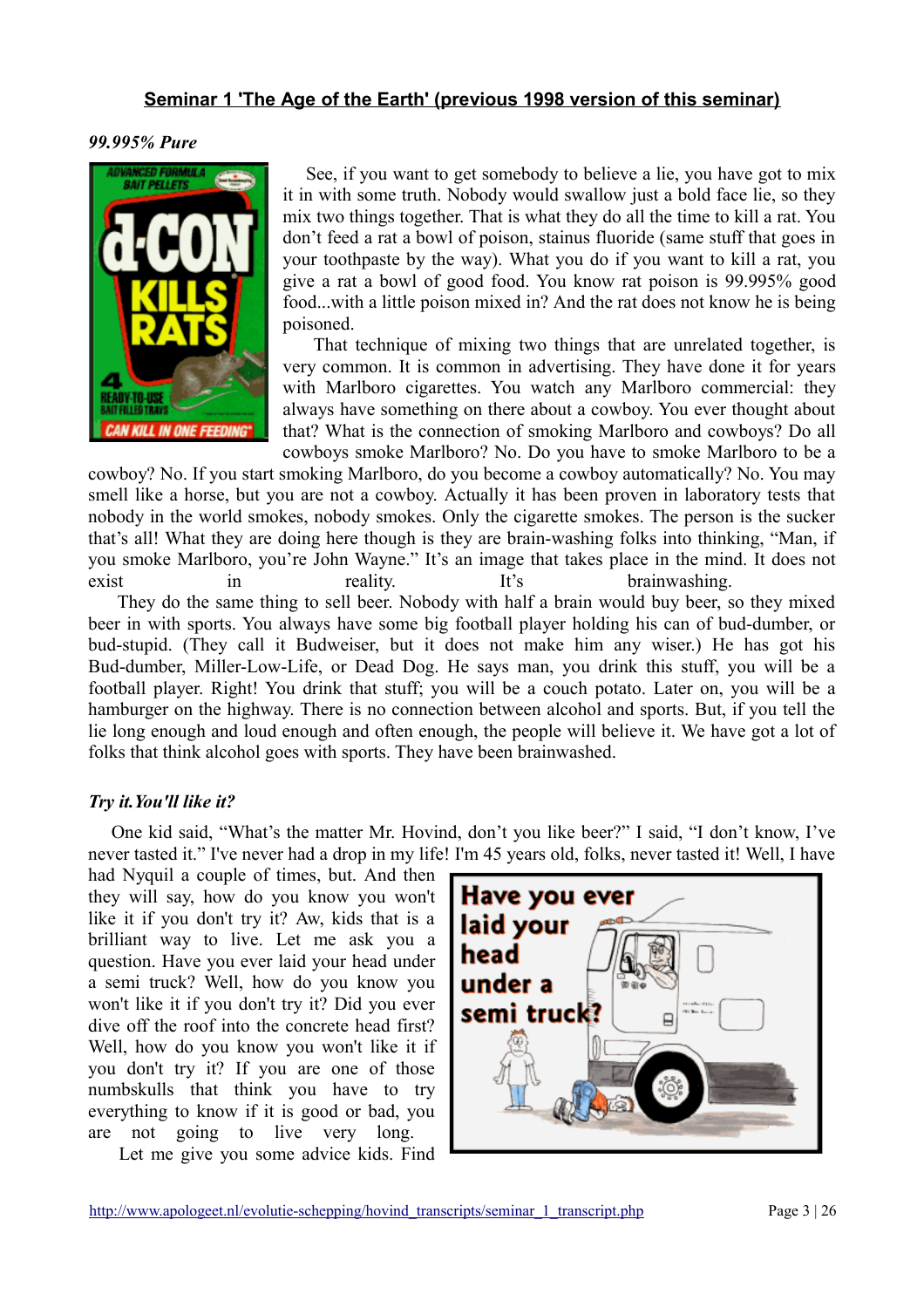out what God says in His Word and do it. It will save you lots of headaches. Or, you could get advice from your parents. Did you know, in nearly every state and country I travel to, I have discovered, parents are older than their children? Just maybe they know a few things you do not know. I know it is hard to believe, but think about it for a minute. It just might come to you. What we are doing here, we are brainwashing a group of kids into thinking beer goes with sports because they have heard it over and over and over and over again. It is brainwashing!

#### **Lies in Our Textbooks**

Folks, that is exactly what is happening in our public school science text books. I collect science text books, I have hundreds of them. I taught science 15 years, I like science. I even have a Ph.D. in education (stands for "post-hole digger". I got one!). I am not against science, and I am not against schools; and my brother is retiring from public school teaching. My mom retired from public school teaching. There are many good godly public school teachers in the system. There are many good principals. There are many good districts. But, the curriculum they are working from is corrupt. There's a poison mixed in here folks, you better warn the kids about it.

#### *Millions of Years?*

Let me show it to you. Here is a first grade textbook. Look what they tell the kids in first grade. "Earth has changed much since its formation 4 1/2 billion years ago." Now just hold on a minute. Is the earth 4 1/2 billion years old? No. But if you tell that to a first grader, he is gonna believe you. First graders believe everything you tell them. They believe bananas are moldy spider legs! They do! And then tell them again in second grade; here is the second grade textbook. "Since its formation 4 1/2 billion years ago, earth has changed." It says, "Life, too, has evolved on earth." Well, there's that word *evolved*. That is a very tricky word!

#### *Micro vs. Macro*

We will cover a whole lot more on that on video tape number 4, but the word *evolved* has two different meanings that are unrelated. There is micro evolution which says dogs produce a variety of dogs. That is a fact! Roses produce a variety of roses; that is a fact! Micro evolution is scientific. It is observable, it is testable, it is scriptural. They bring forth after their kind. What they are going to do in school though, kids, they are going to show you this word "evolve" and make you think that the examples of micro evolution which they are able to give, is somehow magically evidence for macro evolution which is the other meaning of the word. Macro evolution would say the dog and the rose had a common ancestor and the common ancestor was a rock. You wait long enough, the rock will turn into a dog and a rose. See, the problem is that word *evolve* has two different meanings and they confuse them all the time and that is where the whole argument falls apart with Creation and Evolution. If you learn to distinguish between micro and macro right at the very beginning, and point out that macro is a religion—it is unsupported by science, it is dumb. Nobody has ever seen a dog produce a non-dog, and we will get into that in video tape number 4 with things in the textbooks that kids are being taught. But, they tell the kids here that life has evolved on earth and of course this was billions of years ago. The teachers are told to be sure to stress that the earth is billions of years old. We ought to be stressing real science in the classroom instead of stressing somebody's religion. The idea is that the earth is billions of years old is a religious world view, it is not scientific.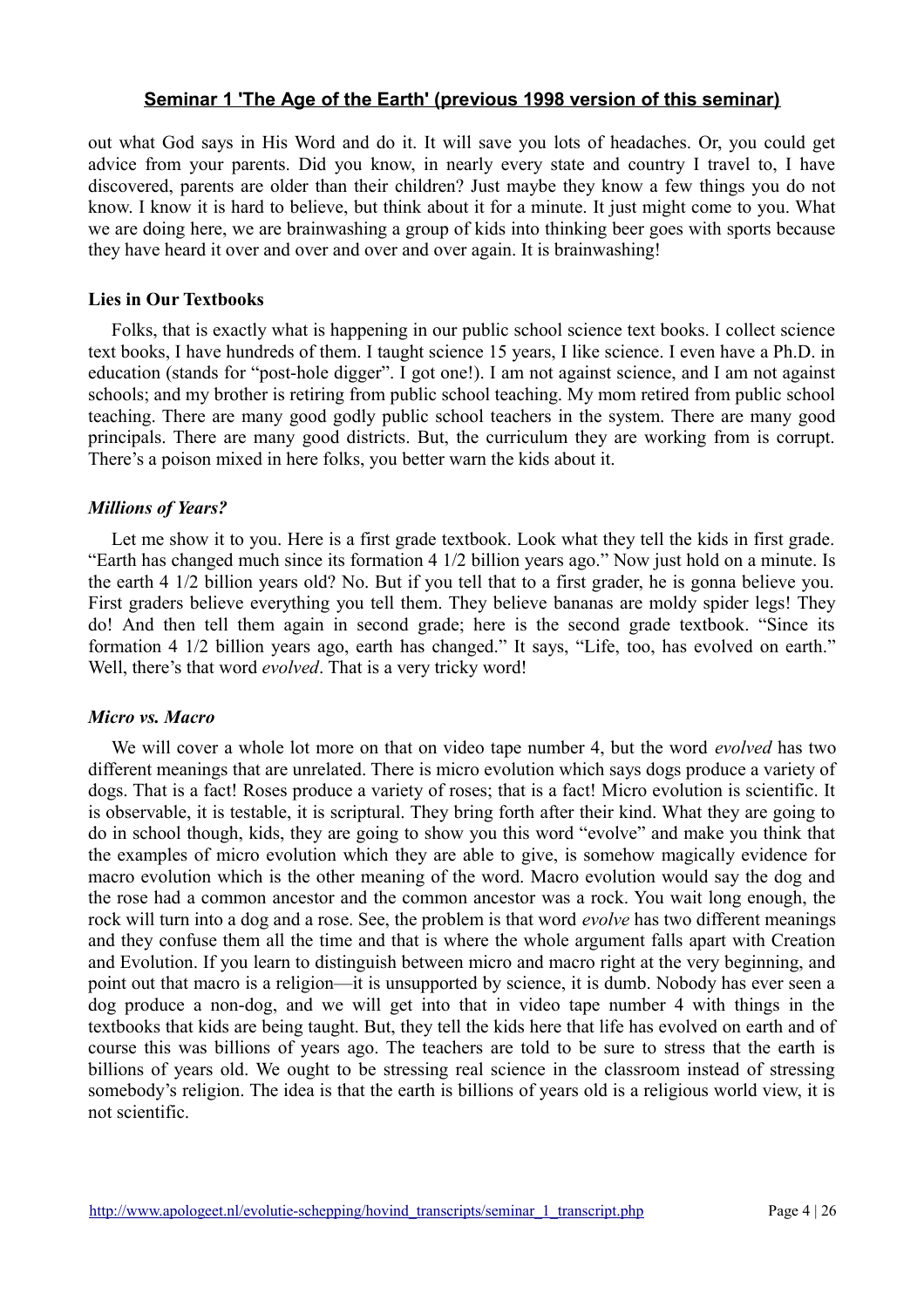#### **True Science**

You ought to be teaching them stuff like the first law of thermodynamics. The first law tells us matter and/or energy cannot be created or destroyed. Well, everything is made out of matter: the building is made out of matter. So, if matter cannot be created or destroyed, how did the world get here? We are here, you know? So that leaves only two choices. Somebody made the world or the world made itself; there is no other choice. Well, there are a few out there on a lunatic fringe who would say, "Oh, we are not really here at all, we just think we are here." Okay, you can forget about those folks. We are here! So either somebody made the world, or the world made itself. Now, the Devil does not want you to believe, "In the beginning God created the heaven and the earth." He does not want you to believe that! So, the Devil had to think up a way for the world to make itself. So, he thought and he thought and he thought and he thought, and finally he came up with the Big Bang Theory.

#### **The Big Bang Theory**

 How many have ever heard of the Big Bang Theory before? I was on an airplane years ago, flying from Dallas to San Francisco (the land of the fruits and the flakes), and I happened to sit right next to a professor from Berkeley University. I do not know if you folks here in Florida have ever heard of Berkeley or not, but Berkeley is not a Bible college by any stretch of the imagination. So, here I was sitting by this professor on the airplane and we started talking about Creation and Evolution. Seems like everybody I sit by on the plane wants to talk about that, so I talk about it with them. He said he believed in



Evolution, I said, "Yes sir, I figured that, you have to to teach at Berkeley." I said, "Tell me sir, if you believe in Evolution, how did the world get here?" He said, "Well, it came from the Big Bang." I said, "Really, I'd like to hear about the Big Bang." He said, "You're a science teacher and you have never heard of the Big Bang?" I said, "Oh, yes sir, I have heard a lot about the Big Bang, and I believe in the Big Bang, but my Big Bang is a lot different than yours. You tell me about your Big Bang and then I will tell you about my Big Bang."

#### *The Big Bang Defined*

And so he proceeded to give me a textbook perfect answer. He said, "Well, I believe it all started about 18 to 20 billion years ago (that is a long time folks): all the matter in the universe (that is a lot of stuff) was concentrated into one very dense, very hot region that may have been much smaller than a period on this page." All the matter in the universe was squished into a dot smaller than a period on a page? That is one crowded dot, folks, and heavy, too: man, who held that thing up? Wow! Hey, and it ain't the first time it happened, or the last. This textbook tells them, "Boys and girls, someday all the matter and energy will once again be packed into a small area. No bigger than the period at the end of this sentence. Then another Big Bang will occur. It happens every 80 to 100 billion years." Hey folks, you can forget about global warming, we are going to get squished! Some global squishing coming up! Call your Senator quick! Pass a law, "Prevent global squishing!" They put it in all the textbooks about this Big Bang Theory. Look at this one. I could not believe how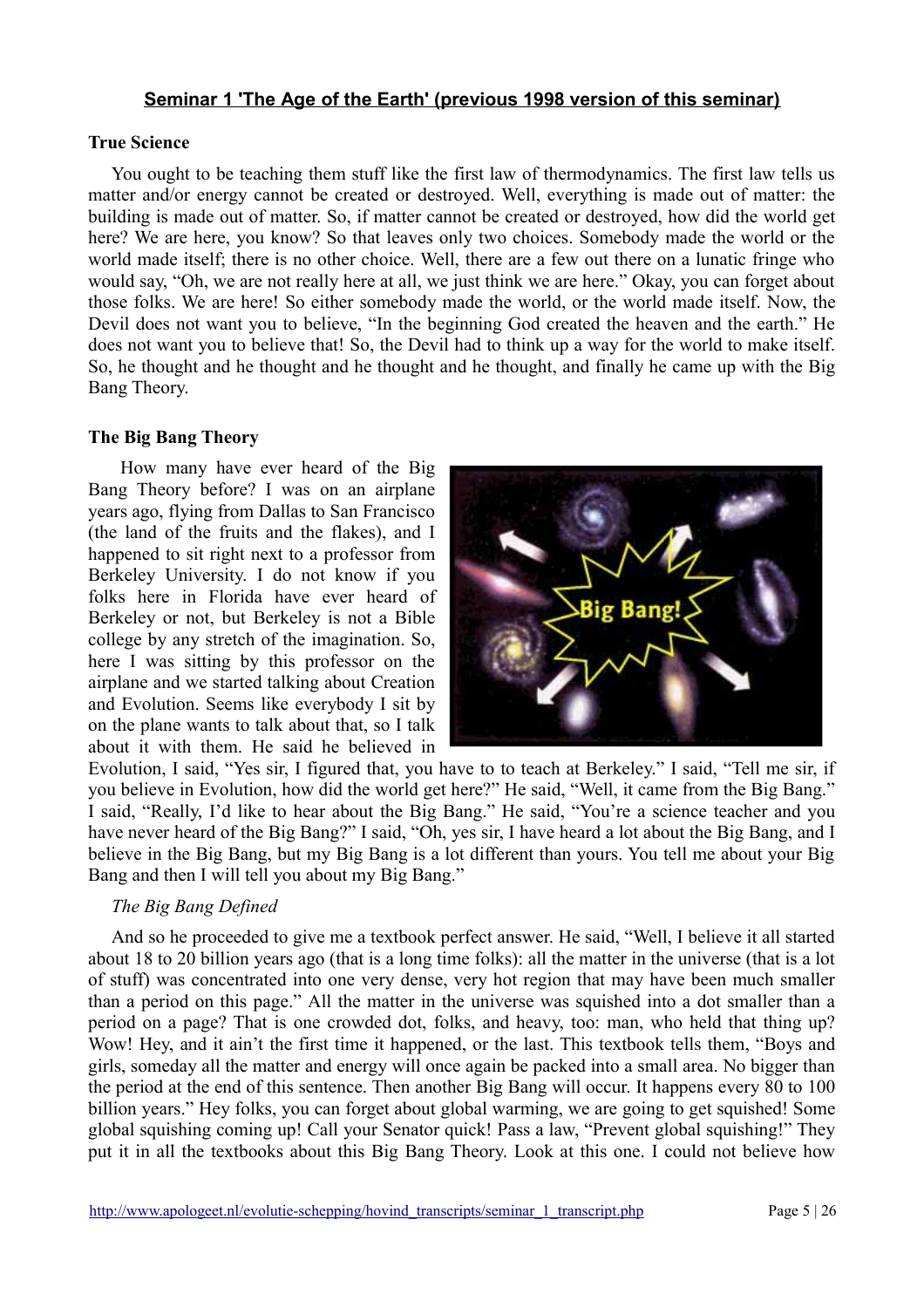smart this author was. He said, Boys and girls, "nothing really means nothing." You got to be at least that smart to write a textbook. He said, "Not only matter and energy would disappear, but also space and time; however, physicists theorize that from the state of nothingness, the universe began in a gigantic explosion." What? Nothing exploded, and here we are? Explain that to me, would you please?

 They even put it in major science journals. Here is *Scientific American*. Look what this guy said. "The observable universe (that is us) could have evolved from an infinitesimal region." (In the Greek, that means a *dot*.) He said, "It's then tempting to go one step further and speculate that the entire universe evolved from literally nothing." They call that science and put it in a science book? I would call that a fairy tale and put it in the garbage. 'Yes, boys and girls, we all came from a dot and the dot came from nothing.' That is ridiculous! But, that is what they believe. They do not have another choice except, "God created the heaven and the earth." So I asked the professor on the plane, I said, "Sir, hold on just a minute. Where did this dot come from and what happened to it?" He said, "Well, all the matter, all the dirt in the universe, was drawn into this dot and it was spinning, it spun faster and faster and faster. Finally it exploded! Big

bang, and the pieces flew off and became the galaxies, sun, moon, stars, and finally you know, people—here we are."

#### *Perplexing Questions*

"Sir, could I ask you a few questions please?" He said, "Sure what would you like to know?" I said, "Well, first of all, you told me 20 billion years ago, all the dirt in the universe got into the big dot, for the big squish, in the big spin, in the big bang. Where did all the dirt come from?" He said, "Well, we don't, we don't know about that." I said, "Okay, now hold on sir, just a minute, if I tell you that I believe about 6000 years ago, God created the heaven and the earth, you are going to say 'where did God come from.' Uh, I don't know. But, you said, '20 billion years ago, there was a Big Bang,' and you don't know where the dirt came from. So basically, I believe 'in the beginning God…,' and you believe 'in the beginning dirt!' Do not tell me my theory is religious and yours is scientific! No sir, they are both religious, the only difference is, your religion is tax supported. That is the difference. Evolution is the only tax supported religion we have in this country." So he did not know where the dirt came from.

| In the beginning GOD                                                 |                  |  |  |
|----------------------------------------------------------------------|------------------|--|--|
| <b>Creationist's Time Line:</b>                                      |                  |  |  |
| 6000 years<br>адо (4000 ВС)<br>Creation                              | 2400 BC<br>Flood |  |  |
| <b>Evolutionist's Time Line:</b>                                     |                  |  |  |
| 20,000,000,000 years ago<br><b>Big Bang</b><br>In the beginning DIRT |                  |  |  |

 By the way folks, first of all, these two time lines that I have right here beside me, they are not the same scale. The Bible teaches that God made the world about 6000 years ago. Not millions and billions of years ago. 4400 years ago there was a Flood, 2000 years ago Jesus came, anything before this is called B.C., before Christ (except all the new textbooks have changed it now. It is called B.C.E., Before the Coulee Era, Christ is gone). Here we are today, waiting for the Lord to come back in about 10 minutes. Now the evolution time line which says 20 billion years ago there was a Big Bang. If I was to

make this time line the same scale as this one, just this chart would have to be 2100 hundred miles long (that is from Pensacola, Florida, to Portland, Oregon). But, I do not want to carry a chart that big so I made a new scale for that one, Okay? Anyway, the professor said he did not know where the matter came from for the Big Bang. I said, "Well, sir, that makes it a religion, doesn't it?" He said, "No, no, no!" I said, "It looks to me like it does. Something you believe, you believe in matter,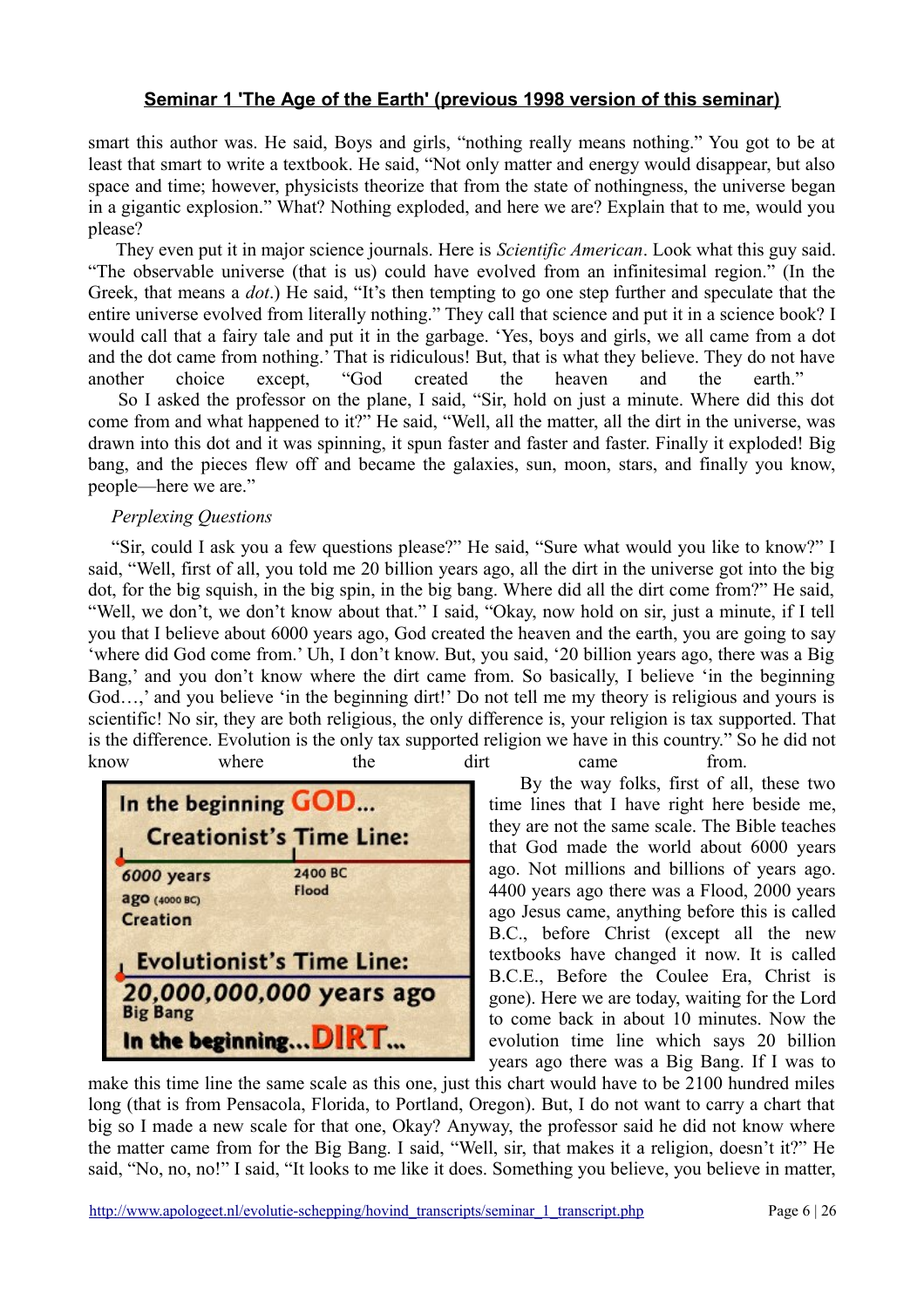like we believe in God. I don't see a difference at all. Second question sir, where do the laws come from? The universe is governed by laws. Centrifugal force, inertia, gravity, who made the laws? Who is the law giver?" He said, "Well we don't—we don't know that either." I said, "Well, sir, where did the energy come from? Doesn't it take energy to make something move?" He said, "Oh, yes!" I said, "Well, who bought the gas to run this machine anyway? Where did the energy come from?" He said, "Well, I don't know about that." He said, "But, I know that it happened, because we're here!" Wow, what brilliant logic, it had to happen that way, because here we are you know. Who could ask for anything more?

### *Berkeley's Merry-Go-Round*

I said, "Sir, could I ask you another question?" He said, "Sure, what else would you like to know?" I thought, "Else? Else? You haven't told me nothing yet!" I said, "Does Berkeley, where you teach have a merry-go-round?" How many of you know what a merry-go-round is (you go around and around till you puke)? Have you been on them before? Okay. He said, "No we don't have a merry-go-round at Berkeley University." I said, "You ought to get one. Man, you could learn some good science off a merry-go-round." If you put 6 fourth graders on a merry-go-round, (any fourth graders? Who is going into fourth grade next year or was in fourth grade last year? Look at this, all right! I like fourth graders; I spent the best five years of my life in the fourth grade! I like using fourth graders for my science experiments because fourth graders are tough and they are expendable). We are going to put some fourth graders on the merry-go-round and we are going to get the high school football team out there to get it spinning clockwise as fast as it will possibly go. Now, if you have a digital watch, you may not know what clockwise means—see me later, I will explain that. We are going to spin the merry-go-round clockwise. The kids on there are going to go through four phases in this experiment. They start off in phase 1, they will be screaming and yelling at the football players. "Come on let's go, faster, faster, can't you go any faster?" They get up around 30 miles an hour; the kids enter phase 2. Phase 2 is where they stop screaming, they just quietly concentrate on trying to hang on for dear life. You get up around 60 miles an hour and the kids enter phase 3, that is where they start screaming again, but now they are screaming, "Stop, stop, please slow down!" Do not stop though; keep going faster and faster. When you get to about 100 miles an hour you should enter phase 4. Phase 4 in this experiment is where the kids begin to fly off the merry-go-round. Now, when this happens you will notice an interesting phenomena of physics. If the merry-go-round is going clockwise when the kid flies off, the kid will be spinning clockwise until he encounters resistance like a tree or telephone pole. That is because of a law in physics called the *conservation*

*of angular momentum*. See, if a spinning object breaks apart in a frictionless environment (which the Big Bang would have been all the matter in the one dot), a spinning object breaking apart in a frictionless environment will send all the pieces off spinning the same direction because the outer part is moving faster than the inner part. Simple physics. I mean it is faster around the outside than it is the inside of the circle and so it maintains the same direction of spin. The professor said, "Yes, Mr. Hovind, I understand about the conservation of angular momentum." I said, "Well, good, sir. Would



you answer me a question then please? If the whole universe started like a swirling dot, [then there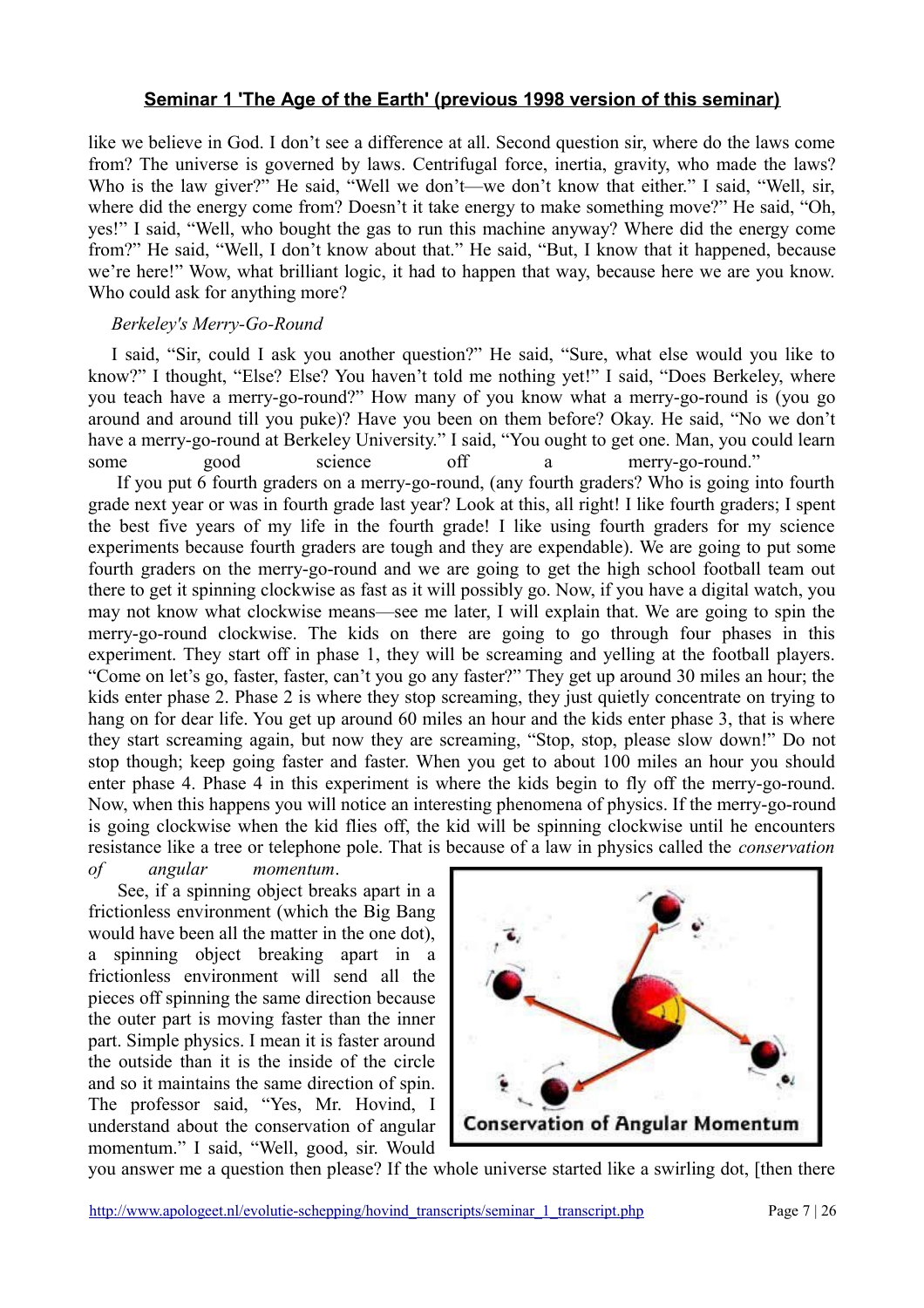was a] Big Bang, shouldn't everything be spinning the same way?" He said, "Well, yes!" I said, "Well, it's not. We have two planets for sure; Venus and Uranus and possibly Pluto, but two for sure spin backwards. Why do two planets spin backwards?" He said, "That's interesting!" "No sir that's more than interesting, that's pretty hard on your Big Bang Theory. Not only that, some of the moons spin backwards and some travel backwards. Why?" He said, "I don't know, why do you think they are going backwards?" I was hoping he would ask that. I said, "Sir I believe it is very simple. I believe in the beginning God created the heaven and the earth, and God did it that way on purpose just to make the Big Bang Theory look stupid." And it is stupid, [and] it certainly is not science.

### *The Biblical Big Bang*

Now I do believe in the Big Bang, folks. I mean the Bible teaches the Big Bang. II Peter 3 says, "The heavens shall pass away with a great noise." In the original Greek, that is *big bang*. So there is going to be a big bang, but it did not happen yet. So kids if you go to school and some teacher says, "Do you believe in the Big Bang?" You could say, "Yes I do, and you better get saved and get ready for it! The *Big Bang* is coming soon!"



# **The Second Law of Thermodynamics**

Now the second law of thermodynamics tells us everything tends toward disorder everything is falling apart, nothing gets better by itself. You leave things alone for awhile and they fall apart, folks. Nothing gets better! The Bible teaches that, Hebrews 1 says, "The heavens are the works of thy hands, they shall perish; they wax old as doth a garment." Nothing gets better by itself. Take a look at your hairdo when you wake up in the morning. You will see exactly what I am talking about. Nothing gets better by itself. Everything tends

toward chaos. Ah, but the textbook says, boys and girls, things are getting better. Yes, boys and girls, humans probably evolved from bacteria. They lived more than 4 billion years ago. Was your great-great, great-great, great-great, great-great grandpa a bacteria? How about this textbook? It shows the kids a fossil starfish and it says, "3.4 billion years old, the remains of the early ancestors of modern human beings." Was your great-great, great-great, great-great, great-great grandpa a starfish? Boy I bet he could pick cotton like crazy. Okay, now please do not laugh at this next picture. This next picture will be a picture of my brother when he first wakes up in the morning, after his first cup of coffee which apparently was a little too strong. He will be on the left, please do not laugh now he cannot help it. There he is right there! Uh, I did not write this folks, I just took the picture out of the book. Look what we paid to teach the kids. By the way they cut down a tree to make this book. It says, "30 million years ago.." (Kids, let me translate that to you. Anytime a book

says millions of years ago, here is what it means, it means, long ago and far away; it means a fairy tale is coming next. That is your warning right there, fairy tale coming up - be alert.) "30 million years ago these critters evolved. (Oh, there's that word again, *evolved*!) They are ancestry to both humans and modern apes." Ancestors to humans?

http://www.apologeet.nl/evolutie-schepping/hovind\_trans

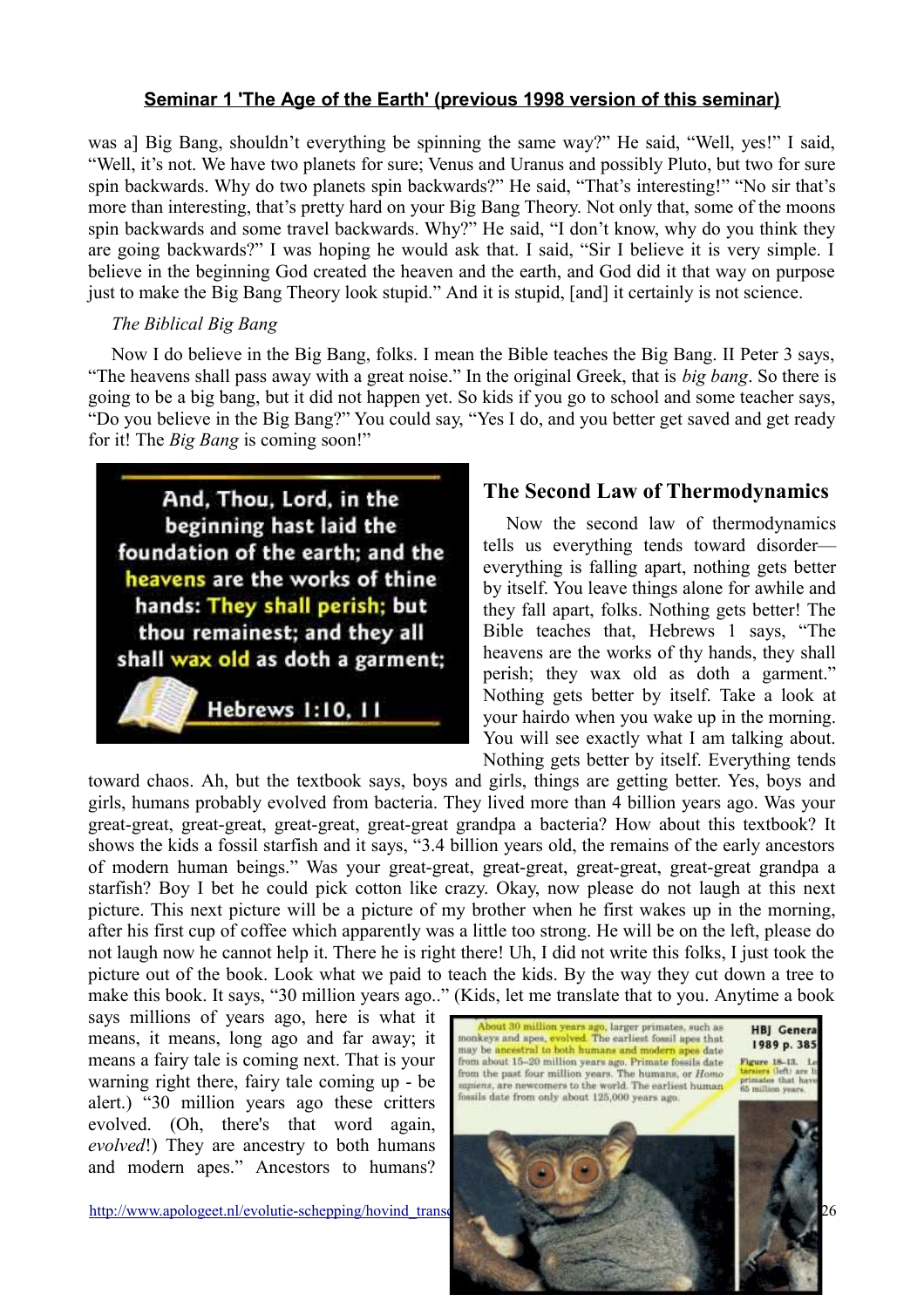Grandpa? 'What big eyes you have, Grandpa.' 'Ah, the better to see you with my boy!' You know, we have been teaching the kids they are nothing but an animal, and today a lot of them act like animals. They cannot figure it out, can they? Even Barbara Reynolds figured it out and she is a liberal journalist. She said, "Your kids go ape in school, here's why—he's being taught evolution." "Guess what, Johnny? You're an animal!" "Really? Okay! Let's go get 'em!" What do you expect? Here we are telling them they are an animal, there is no God, there is no Creator, there is no afterlife, and what do you expect? Of course that is the way they are going to live.

## **Teaching Creation Science in Public School**

By the way, a lot of teachers do not realize they can teach Creation science in a public school. It is perfectly fine to teach Creation in a public school. Perfectly fine! Now, it is not okay to try to convert the kid to be a Baptist or Buddhist or Catholic, but it is okay to teach, "Hey kids there must have been a designer, your universe is incredibly designed, there must have been a creator—has to



be." That is called Creation Science. Now, Biblical Creationism would be different. That you cannot teach in the school system —in the public school system. But regular scientific Creationism is perfectly fine. There are great books on that available; we have them at our ministry if you want to get one of those. You ought to give one to every public school teacher in your district. Let them know they can teach Creation science. Because all they get is information from the ACLU which is the 'American Communist Lawyers Union'. They want you to think you cannot talk about Creation in the classroom, yes you certainly can talk about creation in the public school. But if a teacher does teach evolution, if some teacher teaches the kids we started off like a slime and slowly turned into a human, you do not need to be a genius to figure out that is going to ruin

some kid's faith in the Bible. Anybody that ruins a child's faith in the Bible, better read what Jesus said about it in Matthew 18: "Whoso shall offend one of these little ones which believe in me, it were better for him that a millstone were hanged about his neck and he were drowned in the depth of the sea."

 Anyone that teaches evolution is in trouble when they face God. Do not get mad at me, you take it up with Jesus, He is the one that said it and you are going to stand before Him one of these days if you are teaching that dumb theory to your students.

# **What Evolution has done for America**

 But you know, it has not always been this way. Back in the 1930's or 50's, the average textbook only had two to three thousand words about evolution. It was not mentioned much. In 1963, it jumped up to 33,000 words; 1963 is when prayer and Bible reading was taken out of the American school system. Anybody remember that? A few got out, brought evolution in, same time. 1963 is when

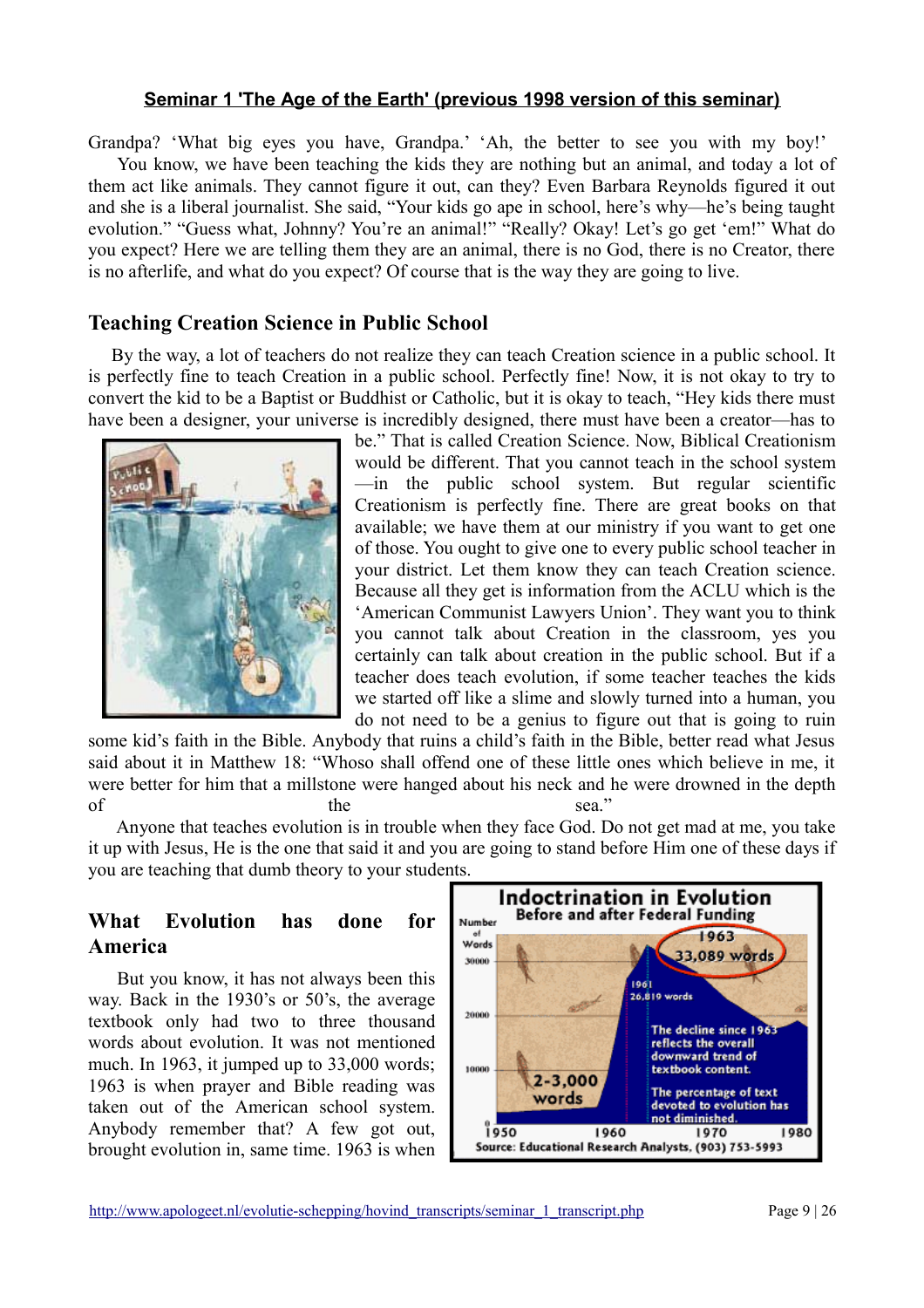sexually transmitted diseases began to climb; this is for kids 10 to 14 years of age. 1963 is when divorce rates began to go up. I remember as a kid I did not know anybody that was divorced. Man, when you got married, you got married for life. You better pick slow, you are going to be stuck for a



long time. 1963 is when violent crimes began to increase, you know there has been almost a 1000% increase in violent crimes since '63? Folks, I am not that old, but I remember the days when you did not have to lock your house. Anybody else remember those days? It was that way was it not? You never took the keys out of the ignition, Man you might lose them, you left them in there all the time. Am I telling the truth? That is the way it used to be right here in this country. What happened? We are teaching the kids they are an animal, there is no right and wrong now. What do you expect? Unwed birth rates for girls 10 to 14

years of age have increased 100%. The pregnancies are up 550%; most of them are being aborted murdered. We will talk more about that on tape number 4. Things have changed folks. The SAT

scores have dropped off since 1963 tremendously. A couple of years ago they had to "dumb down" the SAT tests. Now President Clinton is saying, "SAT scores are coming up!" Uh, they dumbed down the tests, Sir. "Oh, is that what happened?" Unmarried couples living together in adultery has increased 725. God's Word has not changed at all. "Whoremongers and adulterers, God will judge," Hebrews 13. Culture is falling apart. Teen suicide rate has increased dramatically.

#### Up 995% 2000  $1884$ Thousands **Teac** 1963  $1455$ Ξ 1281 Offenses **TARK Total** Total έà in. **Population Growth** 10 1980 1980<br>Source: Statistical Abstracts of the United States, and the Dept. o

**Violent Crime Offenses** 

# **Evolution Fairy Tale**

Look, if I told you, if you kiss a frog, it

will turn into a prince, you would say, "No, Brother Hovind, frogs do not turn to princes." How many of you ladies got your husband by kissing a frog? Let me see. Only two. See, it does not happen much anymore. Oh, but in the textbooks it does. Yes boys and girls, start off with an amoeba and over billions of years, it slowly turns to a frog. And over a few more million years it turns into a prince. Same fairy tale, frog to prince, but new magic ingredient! Instead of a kiss, nope, they now have a super-duper, high-powered magic ingredient called *billions and billions of years.* How many have ever heard that expression before, *billions of years ago*. It is in all the textbooks, it is on the TV programs, it is on Carl Pagan's—Sagan's—show, *Cosmos*. *Billions and billions of years ago*, it is in the magazines you read, it is in National Pornographic—Geographic I mean—*billions and billions of years ago*, just like it is some kind of factor of science. Don't you dare question this, folks, or you will be excommunicated from the temples of higher learning. They even start the kids off in kindergarten. Here is a fourth grade textbook, "Many millions of years ago...". Just like it is a fact.

Now kids, here is what you need to do, when you are in school and some teacher says, "Millions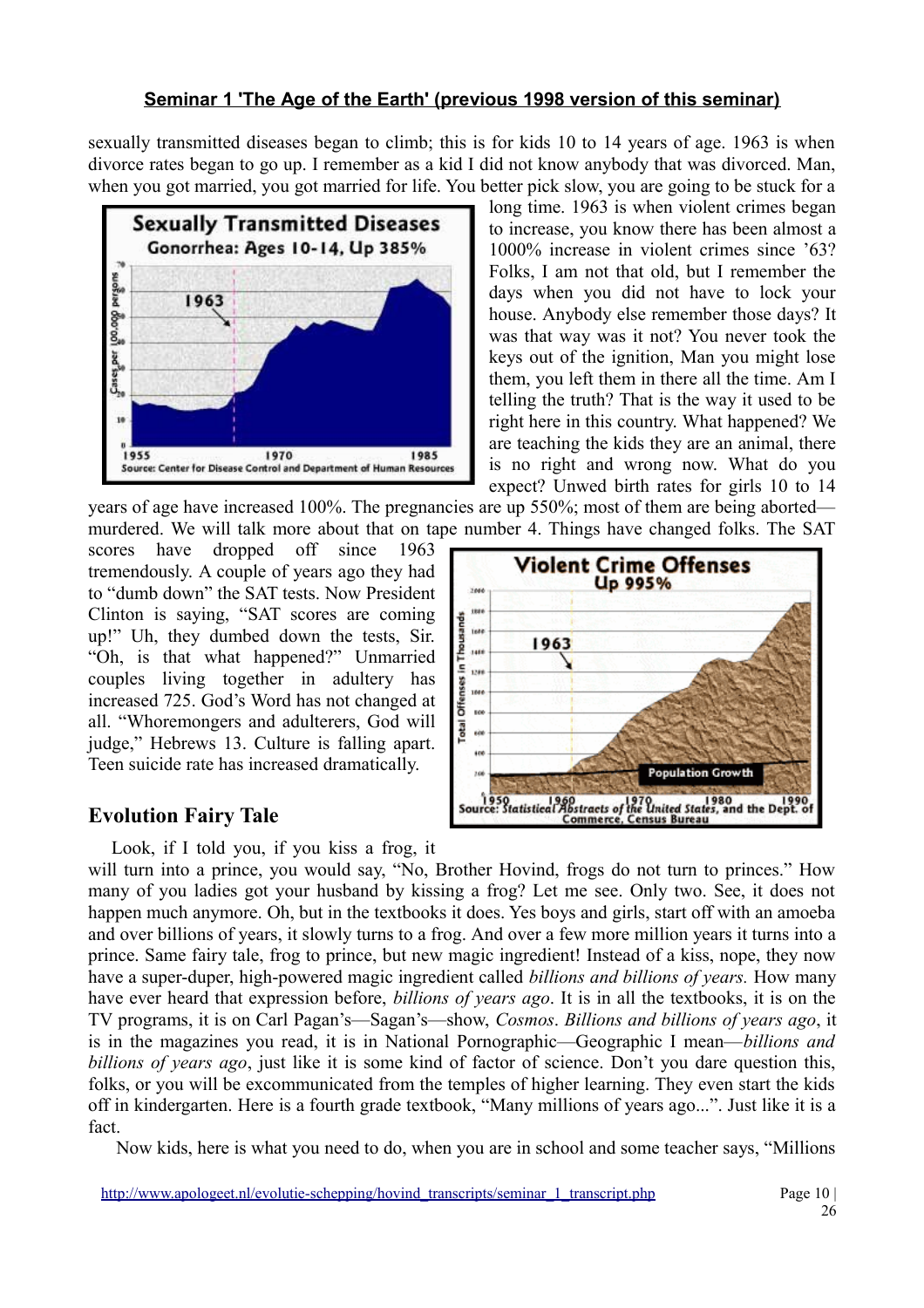of years ago," just say, "Excuse me teacher, were you there?" They will say, "No, of course I wasn't there millions of years ago." And say, "Teacher, do you *know* the earth is millions of years old or do you *believe* the earth is millions of years old?" See, that is not something you can know. You cannot test it, demonstrate it, prove it; you can only believe it. That is part of your religion, not part of a science. The earth cannot be billions of years old, in spite of all the propaganda to the contrary, it can only be a few thousand years old which we will cover here in just a minute.

# **The Many Failures of Science**

Most Americans though do not believe the earth is billions of years old. The last survey showed 61% of the population said the earth is less than ten thousand years old and God made it pretty much like it is today. Only 4% of the people surveyed said the earth—there's no God involved and it's pure evolution that brought us here over billions of years. Well, I think that 4% ought to go start a private school and teach evolution and whoever wants to pay and come learn it, and they ought to get it out of our public school system. That is my humble opinion about it. A bigger question than that is, should we even

| <b>What do Americans Believe?</b><br>  Gallup Poll & US  <br><b>Mobile Press</b><br>News-12/91<br>$Register -$<br>3/95 |     |     |
|------------------------------------------------------------------------------------------------------------------------|-----|-----|
| God created the earth<br>in the last 10,000<br>years                                                                   | 47% | 61% |
| God guided evolution of<br>man over millions of<br>years                                                               | 40% | 30% |
| Pure evolution - no<br><b>God involved</b>                                                                             | 9%  | 4%  |
| Didn't know or didn't<br>4%<br>6%<br>answer<br>55% of US natural scientists believe in                                 |     |     |
| Darwinian evolution according to Washington Times Aug. 31, 1998                                                        |     |     |

have a public school system? Might be a bigger question to ponder—better read your Constitution on that one—I'd say the answer is no. You say, "wait a minute now Brother Hovind, most scientists



think the earth is billions of years old." Well, I do not know if you can prove that or not. A lot of scientists think the earth is billions of years old, but that does not make it billions of years old. You do not change facts by majority opinion.

 A lot of scientists at one time thought all the planets go in little epicycles around the earth. Not true. That is what they all thought. They used to teach big rocks fall faster than little rocks. That was taught for 2000 years! Not true! They used to teach if you were sick you have bad blood. Take out your blood, you'll get better. That is how George

Washington died; the guys that killed George were not stupid, they were very intelligent, highly trained, they were trying to help, and they were wrong in what they believed.

# **Age of the Earth**

Kids, you may have a teacher that is very intelligent, very sincere, good teacher, I do not care, it does not matter. But if they are telling you the earth is billions of years old, they are wrong. The earth cannot be billions of years old, I will show you.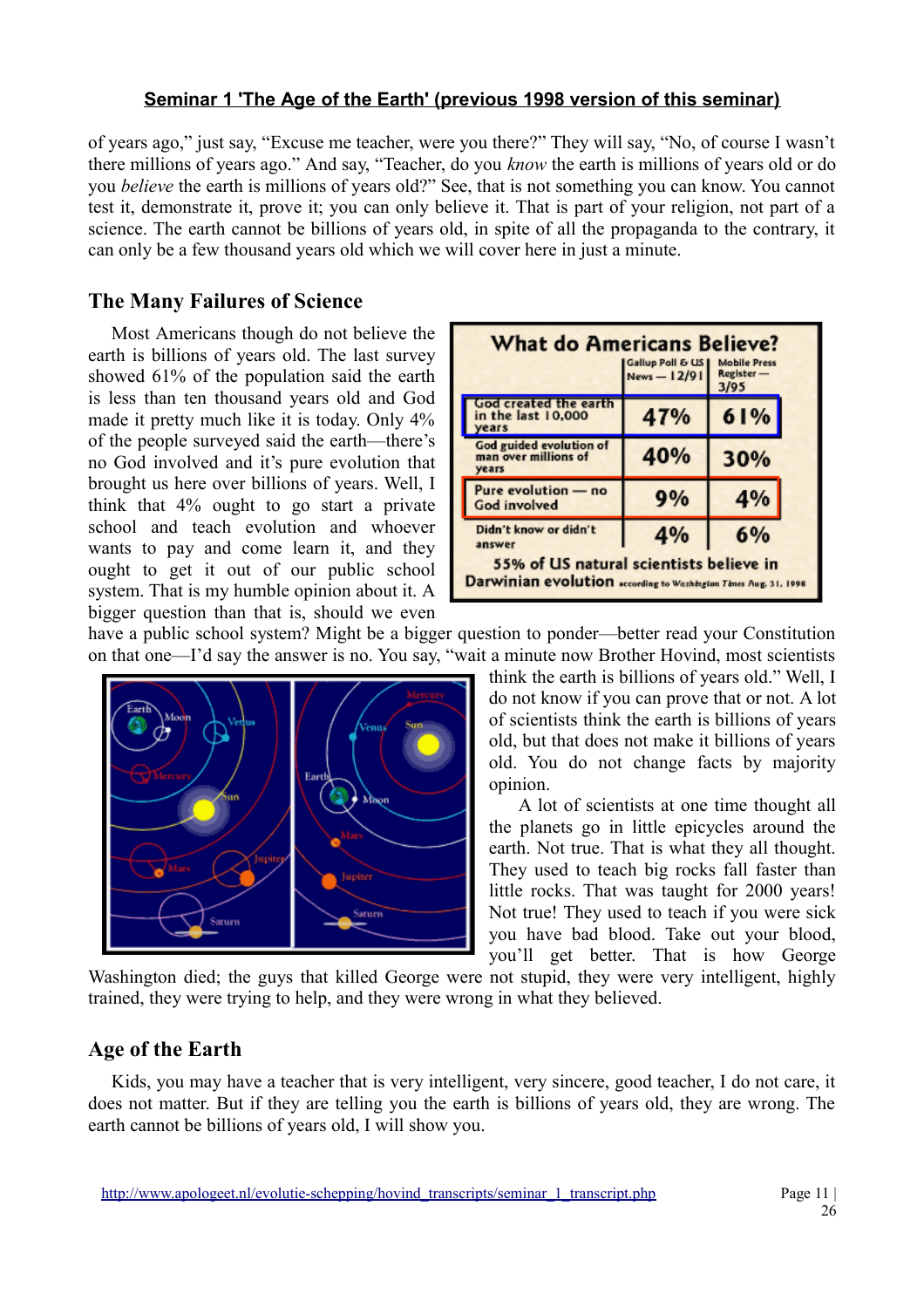### *Shipwreck Illustration*

If you went scuba diving and found a treasure chest full of gold coins, and I asked you the simple question, when did the boat sink? You said, "I don't know?" Well, look at the dates on the coins. If there is a coin in there from 1750, you ought to be able to figure out that the boat sank after 1750. How many can figure that out with no help? Okay. Let's apply that same logic to fossils. If you find a fossil, I have got a table full of stuff for the kids to play with, right here is a real dinosaur toe bone. A toe bone from a dinosaur. You should notice two things about this toe bone immediately: number one, it does not talk. Number two, it does not have a date stamped on it. This does not say manufactured by a brachiosaurus in 70 million B.C. in Taiwan. It doesn't say that!

### *What God Says*

So how do you tell the age of fossils, how do you tell the age of the earth? Go get a shovel full of dirt out of the yard and tell me how old it is. Get out in space and look at the world and just look at it and tell me how old is it? Look, the only way to tell for sure how old something is, is to ask the guy who made it, he ought to know. And the Bible says pretty clearly that God created the heaven and the earth. God should know the age of this place; He is the one that created it. And Jesus, according to Colossians 1, Jesus created the earth, which means Jesus has to be God Almighty in the flesh. Jesus said pretty clearly since He is the One who created the earth, He ought to know. He said in Matthew 19, "Have ye not read that He which made them at the beginning, made them male and female." By the way, it was Adam and Eve, not Adam and Steve. Same thing in Mark 10 [verse 6], it was the beginning of the creation when God made them male and female.

### *The Bible's Answer*

Well, if that was the beginning, than we can calculate the age of the earth because the Bible says that Adam was the first man. Pretty obvious the Bible clearly teaches that and there was no death until Adam sinned, according to Romans 5 and I Corinthians 15. And it says, "Adam lived 130 years, and begat a son and named him Seth. Seth lived 105 years and begat Enos. Enos lived 90 years and begat Canaan." I mean the dates are all given in the Bible in Genesis 5 and Genesis 11 and a few other places if you add up the dates in the Bible, about like what I have on this chart, I've

got that chart in my seminar notebook. If you get a set of my videotapes, the seminar notebook comes with it free; the last page of the notebook folds out to be this chart-this timeline which we have put together showing from the dates given in the Bible how old they were when their son was born and you know, just stepping it over, all scaled out like that. If you add up the dates in the Bible, it comes to about 6000 years ago...not millions and billions.

 Somebody is wrong about the age of the earth. Anybody that says the earth is billions of years old is calling Jesus a liar. I am not



one of these guys that tries to put an exact date on the creation. I do not say that it was 4004 B.C., October 23, at two in the afternoon. I do not think you can get that close from Scripture. I think Adam was made in the afternoon because it was just before Eve—only clue I found! (I cannot prove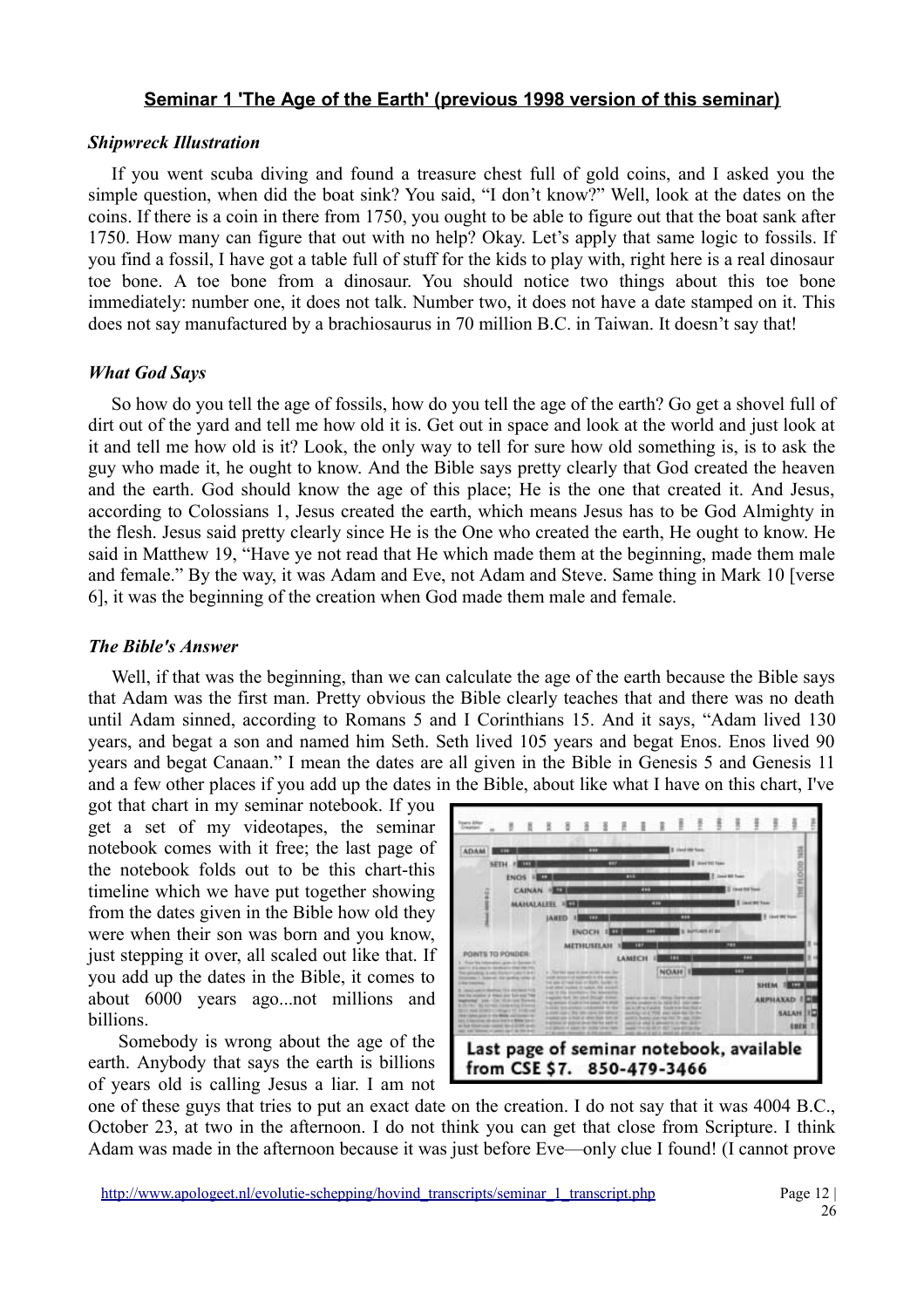this, but I think I figured out why God made Adam first. I think God made Adam first because He did not want any advice on how to do it. How many would tend to agree with that one. I think that's - Oh! Four brave men. "No, God, you are doing it wrong!" "Quiet Eve, I know what I am talking about.") Anyway, the dates from Scripture add up to about 6000.

### *Typical Scoffers' Attacks*

Now, I do lots of debates at universities; I have had 39 of them now, only one more scheduled. It is hard to find an opponent. I even offered \$10,000 for anybody with evidence for evolution, please let's have a debate on this. It is very hard to find an opponent. I have had roughly 3500 radio and TV call-in talk shows; I always get some skeptic to call in and say, "Uh, Mr. Hovind, Adam and Eve had Cain and Abel, Cain killed Abel. Then they had Seth, who did their sons marry?" Like, 'Boy, we got you now, don't we?' I said, "Look, fellow, if you believe in Evolution, you got a much worse problem than I do. You have to get two cells to evolve out of the rocks in the same place of the opposite sex at the same time in history. It is a big world you know? Cells are kind of small; they have to find each other. You've got a bunch of problems I do not have.

 I do not have a problem because my Bible says pretty clearly, 'Adam lived after he begat Seth eight hundred years and begat sons and daughters'." How many kids could you have in 800 years? Several, right? So, in the first generation they married sisters. They married sisters? Well, no, calm down. In the first place, there is no other choice; secondly, who are you going to report them to? Think about it. Thirdly, there were no laws against it till 2,500 years later when Moses gave the law. They did not need laws against that because there were no deformed chromosomes. It would be okay to marry your sister, you would not have any deformed children. Today you marry someone closer than a first cousin, you are asking for a genetic disaster for the next generation. But that was not the case when the race was pure and clean. See, everything about you is inherited. Even having children is hereditary, if your parents do not have any, you will not either. Wow, he is right! People say now wait a minute now, you cannot marry your sister, what about genetic similarity. Adam married his rib, talk about genetic similarity! It is not a problem in the first generation. By the way, you will not notice this reading your Bible, but when you graph it out, you will notice something strange. Did you know Adam lived long enough to know his great-great, great-great, great-great, great grandson? Noah's daddy knew Adam for 56 years. Can you imagine a family reunion back in those days? All right kids - everybody hop onthe camel! We are going to go visit great-great-great-great-great-great Grandpa Adam, and he is going to tell us what it was like in the Garden on Eden, before the first woman ate the first man out of house and home, or whatever happened back then. Anyway, one lady, I was telling a bunch of Adam and Eve jokes, she said, "Well just where would you men be without us women?" I said, "In the Garden of Eden, that's obvious!" But it would be lonely; it would not be worth it!

### **Earth's Age is Less than 7,000 Years**



#### *Population Growth*

In 1985, the world population had 5 billion people in it. In 1800, there was only one billion. Just 200 years ago, only one billion people. Population is growing rapidly, nobody argues about that. Everybody agrees that

 $\frac{1}{1930}$   $\frac{1}{2}$   $\frac{1}{2}$   $\frac{pts/seminar_1_transcript.php}{?6}$  Page 13 |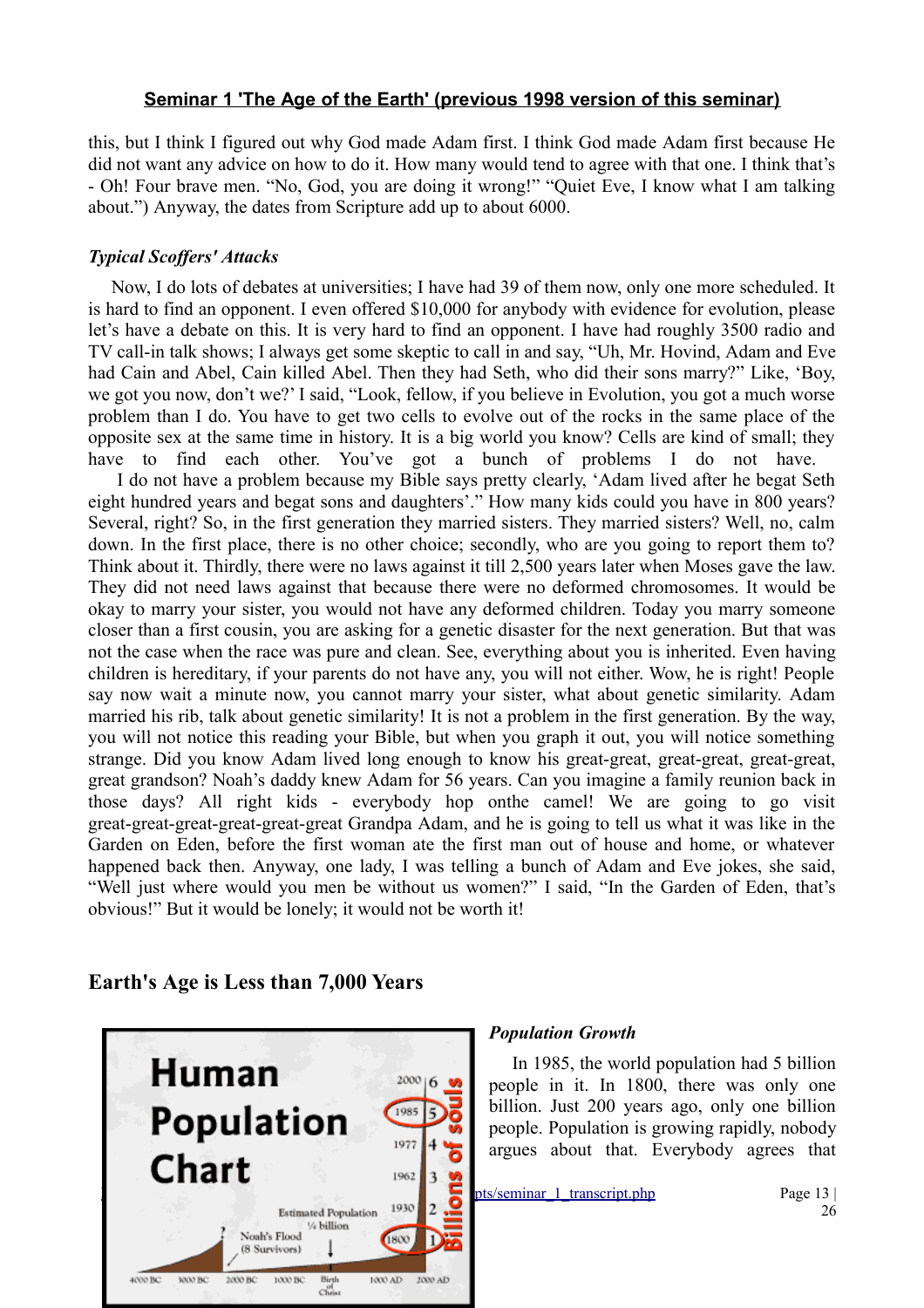about 1800 there was one billion people in the world. I have never seen anybody disagree with this. All the textbooks and population statistics indicate about 1800 there was one billion people in the world. What they do not do, though, is put it into perspective and say wait a minute, the earth cannot be billions of years old, there are not enough people here. Now there are a lot of people, but the world is not overcrowded. I drove across Nebraska, Kansas, Wyoming, the last couple weeks. It is not overcrowded folks, believe me. There is loads of room out there. Just driving from Pensacola here over to Tallahassee, there is plenty of room, nothing but pine trees and flat rabbits out there. So, the whole world's population could fit inside the city limits of Jacksonville, Florida, twice, that one city has 25 billion square feet. You could easily crowd everybody in there, probably three times. The whole world's population! No, it is not overcrowded. And, it looks like, from the population graph, that the whole population started about 4400 years ago. Well, the Bible teaches 4400 years ago there was a Flood that destroyed the world; 8 people survived on board Noah's ark. Starting with 8 people having kids and grandkids and great grandkids, you can get a population of 5 or 6

billion in a few thousands years, not a problem at all.

### *Spinning Galaxies*

So, let's look at a few more facts from science here. The galaxies are spinning. They are turning around. But the stars in the middle of the galaxies are going faster than the stars at the outside, which means if the galaxies were billions of years old, they would have lost their spiral shape and yet all of them are spiral shaped galaxies. So if their trying to tell you that stars are billions of years old, they are simply mistaken they cannot possibly be, they had to be created.



### *Red Giants*

The textbooks in school if you take an astronomy course, they will say you know boys and girls it takes 100,000 years for a red giant to evolve into a white dwarf. By the way, all of the star evolution so to speak, is backwards, it is going downhill, it is losing. They say it would take 20 super novas to create enough energy to create a star. Wait a minute, now 20 of them have to explode before you can make one? That looks like a winning proposition, doesn't it? You got to loose 20 to gain one, well, how did we get them all then? By the way, nobody has ever seen one form. We have seen lots of them blow up, but nobody has ever proven one star forming. They dream about it, they hope it is out there in the crab nebulae, but it has never been observed. But it was observed nearly 2,000 years ago or so that Sirius, the brightest star in the sky tonight, Cirrus is, it was a red star. All of the ancient astronomers described it as being red: Cynica said it was red, the Egyptian hieroglyphics said it was red. Yet today, Sirius is a white dwarf indicating it happens in less than 2,000 years. It does not take 100,000 years like they said.

#### *Cooling Planets*

The universe is falling apart, that is for sure; some of the planets are cooling off rapidly. They are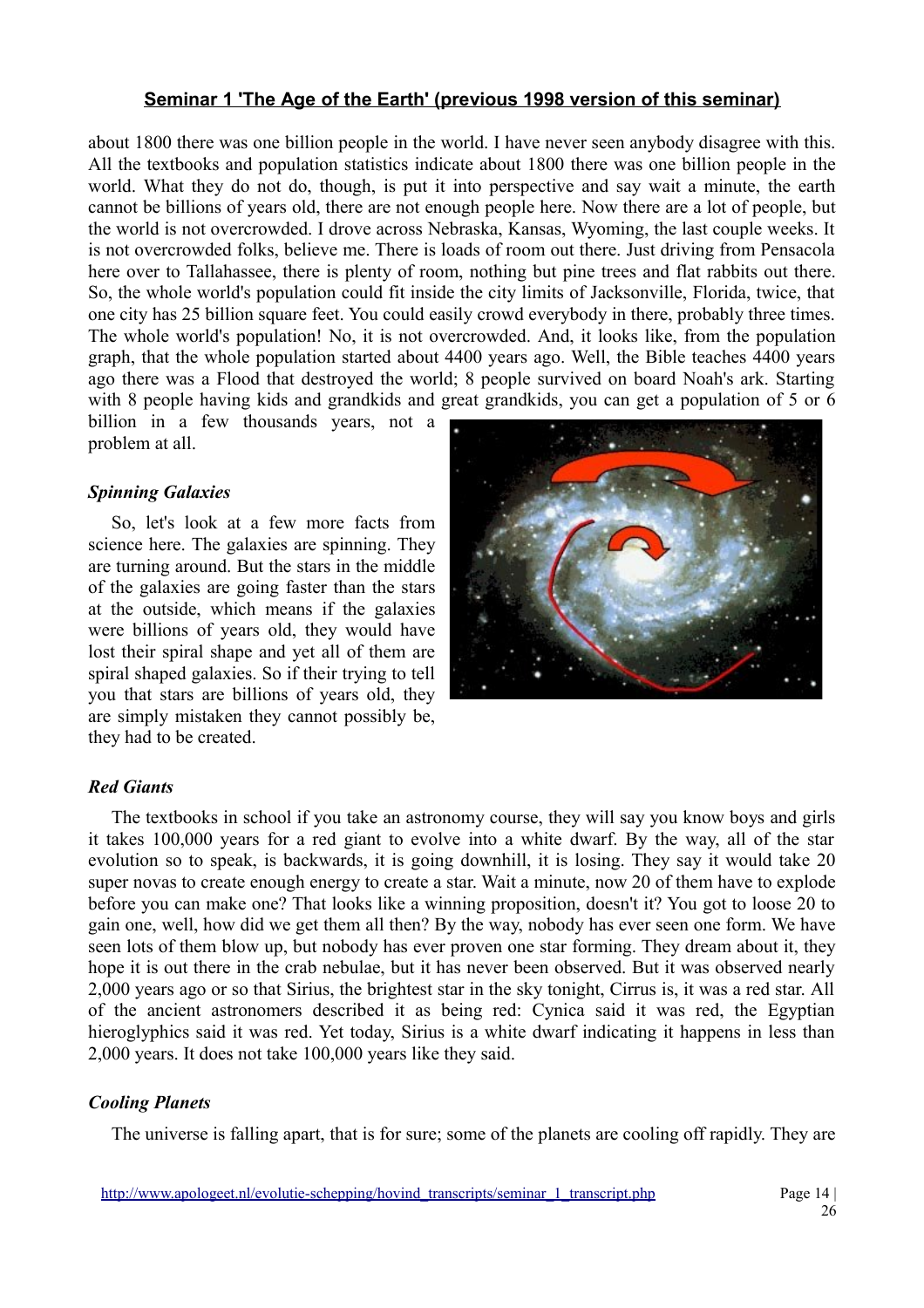losing heat twice as fast as they gain it. You cannot keep cooling off till pretty soon you are cooled off. I mean if you walked into the room and found a cup of coffee on the table and I said, "Don't touch the coffee, it's hot!" And you said, "Whose is it?" I said, "I don't know, it's been sitting there 400 years." It would be kind of hard to believe, don't you think? They want us to believe these planets are billions of years old. By the way kids, somebody needs to warn you, do not drink coffee when you are young. It has been proven, if you drink coffee when you are young, when you get married, your babies will be born naked! Don't drink that stuff! Anyway, these planets are cooling off; they cannot be billions of years old.

# *Saturn's Rings*

The planet Saturn has rings around it but the rings are moving away from the planet, they are gradually expanding out. They cannot be billions of years old; they would have been gone by now. When voyagers sailed to one of the rings of Saturn, they said it looked like it was braided. They said Man, all these particles are in motion. You cannot keep that finely, braided texture from millions of years. Probably less than 10,000 years is a reasonable estimate. Like the Bible says, the earth was created 6,000 years ago.



### *Drifting Moon*



A couple of more facts here. The moon is going around the earth. How many knew that already, the moon goes around the earth..4, 5, 6, several. As the moon goes around the earth, the moon is gradually getting farther away. We are slowly losing the moon. It is only a couple inches a year, no big deal, nothing to worry about; plus nothing you can do about it anyway! But the moon is getting farther and farther from the earth every year. Now kids, this is going to be kind of complicated so listen carefully. The moon is getting farther from the earth every year, so that means that it used to be closer. How many can figure that

out with no help? Okay, several! Good! Well, if you bring the moon back in closer, you create a problem. See, the moon is what causes the tides. Now here in Pensacola, we worry about the tides. Most places in America, they don't worry about the tides. But see, if the moon was closer, the tides would be higher. There is a law in physics called the *inverse square law*, if you half the distance, you quadruple the attraction. So, a couple of billion years ago, the moon was in so close that the tides were so high, that it would drown everything on earth twice a day. You can only drown comfortably once a day. It just cannot be billions of years old, I am sorry about that!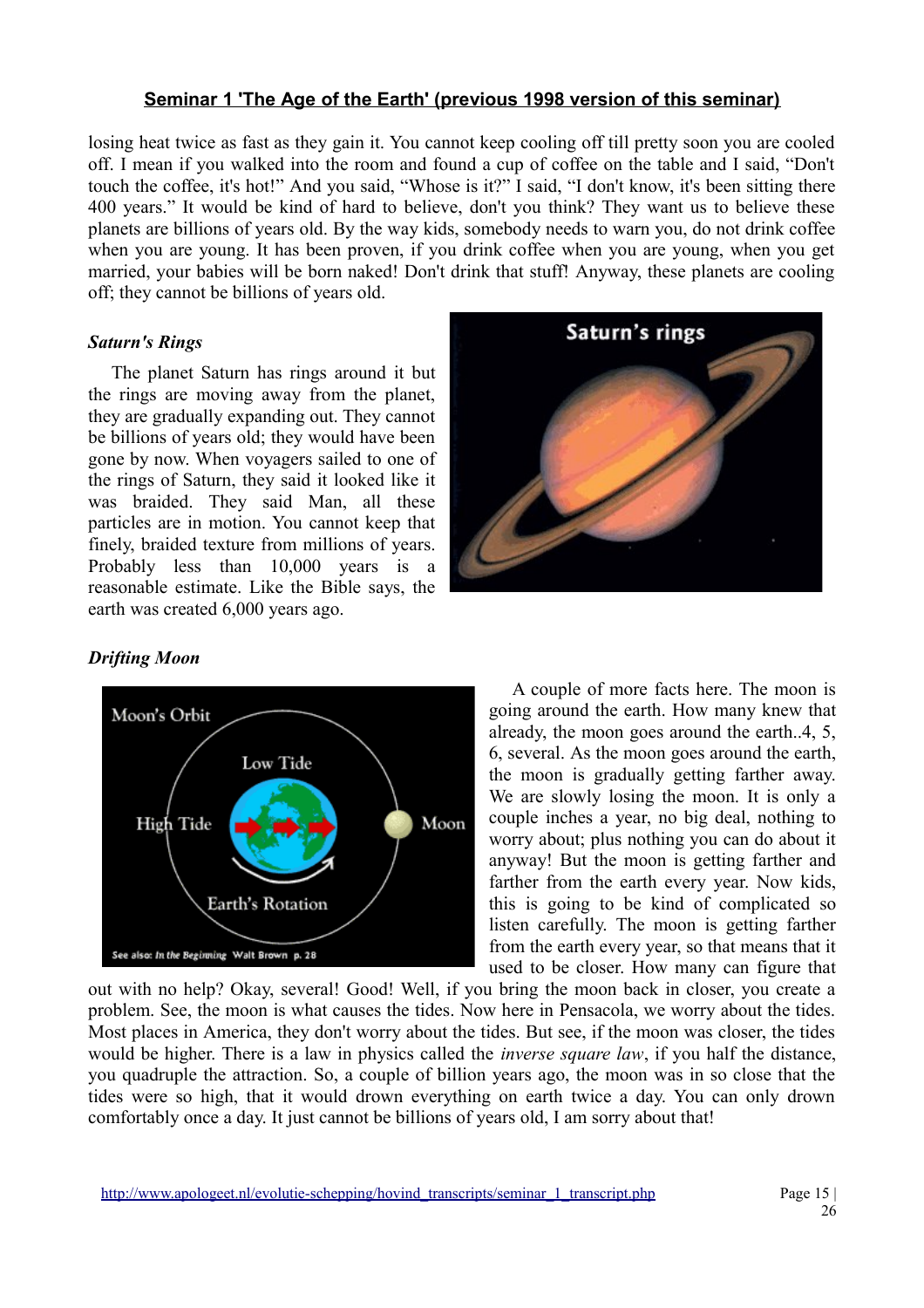#### *Moon Dust*

I have right here on the floor-since I am in my home city here-I have an actual porthole from a space capsule. It is so pitted, you can hardly see through it. Now, we have added a few more scratches through the years hauling this thing around. But, it was all pitted when they first took it out of the space capsule because out of space is full of dust. Imagine blasting off with all that! The reason it is pitted is because outer space is full of dust. And when they are traveling around at 18,000 miles an hour, they run into the dust and it hits the glass. Well, the earth and the moon are running around together-they're running around the sun at about 66,000 miles an hour. So the earth and the moon are running into all this dust in space. Kind of like your windshield collects bugs certain times of the year, and it gets thicker and thicker on the surface of the moon and on the earth, this dust does, because it is running into it. The problem is, on earth we have air, which makes wind and water and any dust that lands here gets mixed in. Once in awhile you will see a little bit on your furniture from time to time. How many have seen [some] of that before? This cosmic dust coming in from outer space generally gets incorporated into soil. But on the moon they have no wind and no water. So any dust that lands on the moon is going to be undisturbed.

#### *Evolutionary Prediction*

Well, before they went to land on the moon in 1969, they were very concerned that going to the moon would be a problem because of the dust on the moon. They did all sorts of studies and decided the dust would be an inch thick every 10,000 years. They said, "Man the moon is billions of years old, wow! Billions of years divided by 10,000, there is going to be a lot of dust on the moon!" They were concerned the guys would actually sink into the dust. I talked to the guy that created, designed, and built the radio back pack that Armstrong was wearing when he was on the moon. He was instructed, he is a pastor in Wisconsin now, he said, "I was instructed to make the back pack dust-proof just in case they sank into the dust. We thought there might be a problem [and] we want to be able to communicate with the guys." Hey, how are you doing down there? Sank into the dust! So to prevent the spacecraft from sinking in, they put huge landing pads on the spacecraft to prevent it from sinking in. They call it the snow shoe affect, spread the weight out. Cost millions of dollars more to add these duck feet, they called them. They were worried about the spacecraft sinking into the dust. It was a very serious concern. I listened to the conversation of the guys when they landed on the moon, the whole conversation, I have got it at home about 45 minutes to an hour. Most of their conversation centers around one question, "Where is the dust?" They talked about how deep the lunar pads sank in, about a half inch. Even the rocket that let them go down slow, the retro-rocket that lets them down slow, they thought it would blow a huge crater, not even an inch deep. Where is all the dust up there? The dust was about a half-inch thick.

### *Young Earth Upheld*

Well, in 1972 after they had been to the moon several times, they revised the calculation of how much dust there should be so that it would fit the evolution theory. But I do not know how much dust there should be or should not be, but I know this, the evolution theory failed to predict the right amount. A half inch of dust is all there was on the moon, and that would fit fine with what the Bible

says, God made the moon about 6,000 years ago not billions of years ago.

### *Comets*

 All through our solar system we have what is called short period comets. They come

http://www.apologeet.nl/evolutie-schepping/hovind\_tran

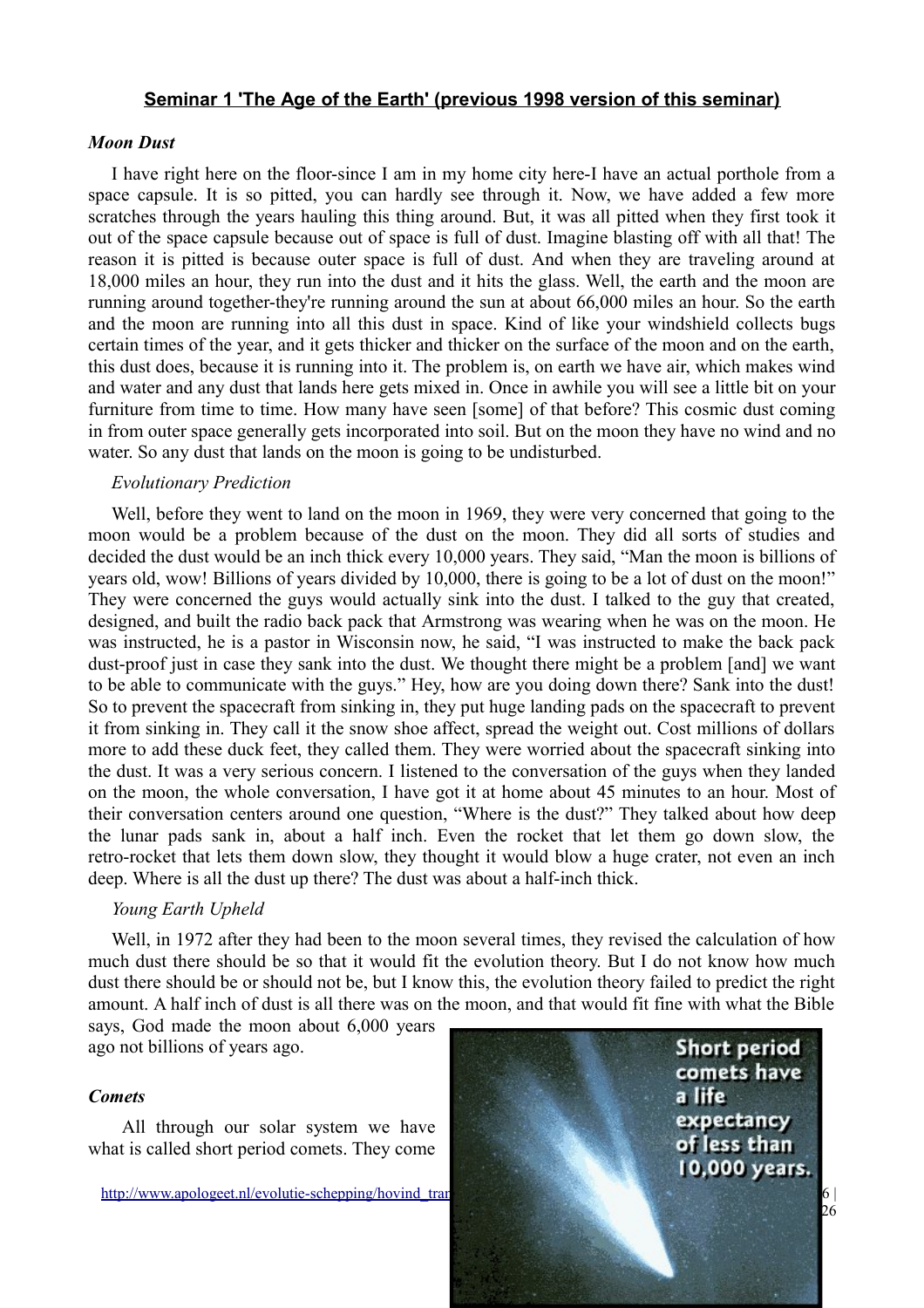around, like Haley's comet; they come around every once in a while. They can predict how often they will be here. 76 years, I think for Haley's comet. Well, short period comets are constantly losing material as the solar wind blows the tail off of them. They have a life span of less than 10,000 years. So why do we still have comets in the solar system? They prove the solar system is not billions of years old. Now, the evolutionists have said well maybe there is (some guy name Ort), said maybe there is a cloud out there that is producing comets and sending them in once in awhile and when a passing star comes by, it disrupts them and knocks comets into our solar system. Well nobody has ever seen that happen once. So that is religion, that is what they believe. Nobody has ever seen the *Ort cloud*, for that matter. It is all theory! Even then, that does not explain the bigger problem of where did the original matter come from for the Ort cloud? So this Ort cloud idea is just simply religion, it is conjecture; it is not science at all! The short period comets are a problem for the evolutionist because they should all be gone by now. Some people say, well, hey 10,000 years, why aren't most of them gone for you creationists if the earth is 6,000 years old? Well, I think a lot of the comets were formed when there was quite a catastrophe. At the time of the Flood, I cover that on video tape number 6, What caused the Flood? If an ice meteor came flying through space and hit something, it would make debris flying all over the place right now; we cover a lot of that on video tape number 6 about the ice meteor. Maybe the comets are only 4400 years old.

### *Magnetic field decline*

There is lots of evidence to show the earth cannot be billions of years old, and we will talk about some of those things here. The earth has the magnetic field around it. Now this magnetic field around the earth acts as a barrier to protect us from ultraviolet radiation, a lot of stuff is coming off the sun and stars besides just light. A lot of this UV light and the high energy radiation hits the magnetic field and is deflected to the poles, that is what causes the northern lights and the southern lights. I was up in South Dakota a couple of weeks ago and got to see the northern lights like I have never seen them before in my life. For hours and hours there were streaks flashing up into the sky. Anybody ever see the northern lights? Is it not awesome? Well, this magnetic field protects the earth, but studies have shown consistently that the magnetic field is getting weaker and weaker. We are slowly losing the magnetic field. This means it used to be stronger obviously, there is a limit to how strong it can be or a life cannot exist here. If you made the magnetic field 30 or 40 times stronger than it is now, the heat generated would destroy everything. You could not have life on earth with a lot stronger magnetic field. So if the earth is billions of years old, the evolutionist has to



have an answer for that. He says well the magnetic field is reversing, it is in a cycle. Well, we have never seen that; we have seen it decline and that is all we have seen. Now if you want to pretend or imagine that it is reversing, you are welcome to. If you want to use the jumbled up lines at the bottom of the Midatlantic Ridge for your evidence, you are welcomed to do that, but that is not conclusive proof that the magnetic field is reversing at all. There are lots of other explanations for those magnetic lines at the bottom of the earth and Midatlantic Ridge. We have seen the magnetic field decline, which could indicate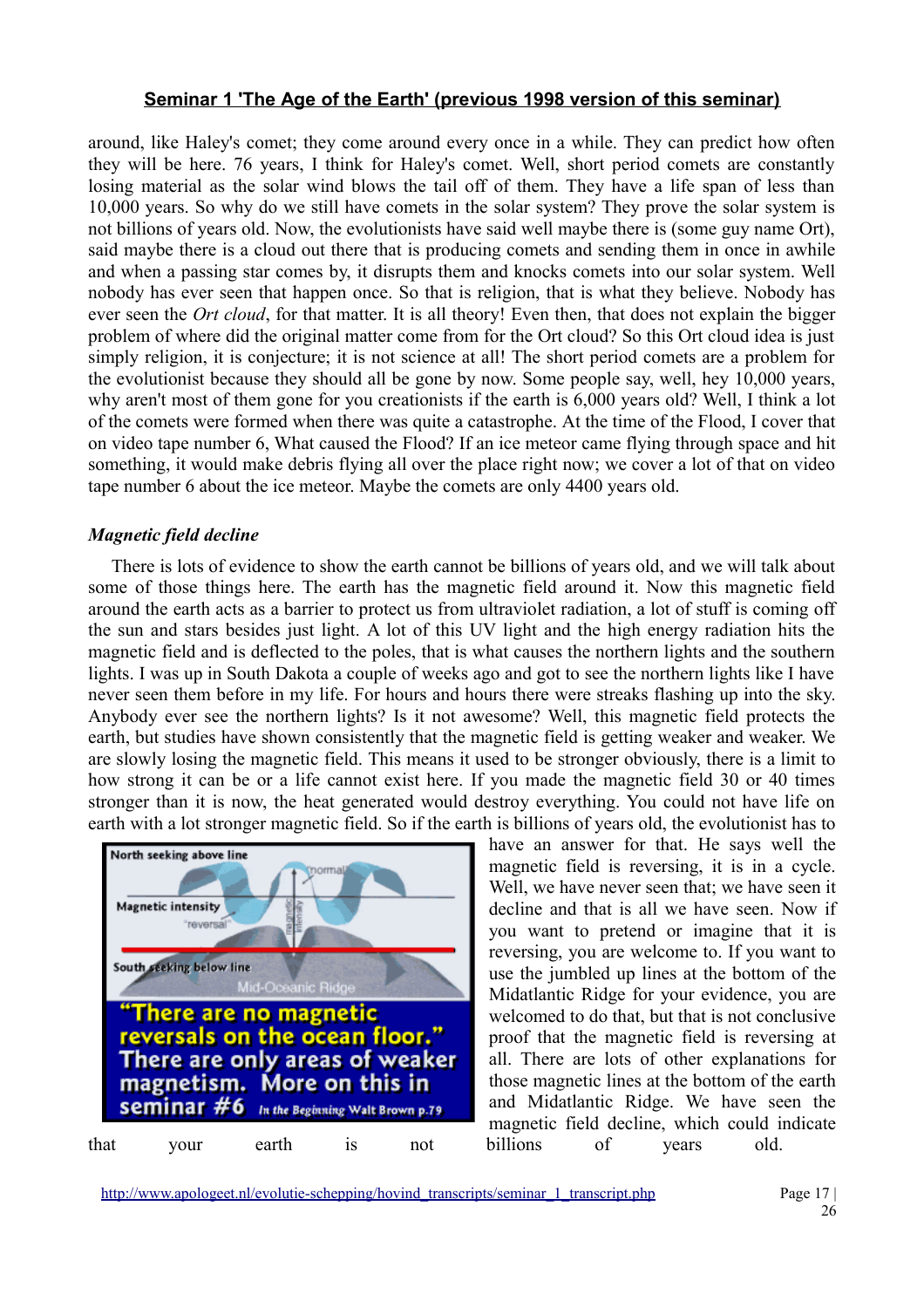Another serious problem, the magnetic field protects the earth from this radiation. The radiation that does get through, hits the atmosphere and creates Carbon 14. Now Carbon 14 is dependent on how much radiation get in, so if the magnetic field were stronger, you would have less Carbon 14 in the atmosphere because less radiation could get in. So you cannot date anything by carbon dating because they assume that the amount of C14 in the atmosphere today is what it has always been, faulty assumption. We have a rubber ruler to measure these things with, we get into that a lot more in video tape number 7, question, answers, and how carbon dating works and the problems associated with it. But the magnetic field says it cannot be billions of years old.

# *Slowing Earth*

Another factor. The earth is spinning-we are turning around. How many knew that already? We are turning around. You know the earth is going a little over 1,000 miles an hour at the equator, but the earth is slowing down. It is actually slowing down 1000th of a second everyday. *Pensacola News Journal*, 1990, said on December 6, "Earth's rotation is slowing down, June will be one second longer than normal. The earth is slowing down 1000th of a second every day." *Astronomy* magazine announced, 1992 in the June edition, "Earth's rotation is slowing down, June is going to be one second longer than normal." We will have to have a "leap second." A leap second? Most people have heard of leap year, but lots of folks have never heard of leap second. Did you know we have a leap second about every year and a half now because the earth is slowing down? Now kids this is going to be kind of complicated so listen carefully. The earth is spinning but it is slowing down. So that means that it used to be going faster. How many can figure that out with no help? Okay several. Well, now if the earth is only 6,000 years old that is not a problem. It was probably spinning a little faster when Adam was here. Maybe they had 23 and 1/2 hours in a day. They would not notice, they did not have a watch anyway. Some of these folks want you to believe that the earth is billions of years old. Now that would make a problem. If you go back a few billion years, the earth was spinning real fast. Your days and nights would be pretty quick! Get up, go to bed! Get up, go to bed! Get up, go to bed! You would never get anything done. And a centrifugal force would have been enormous, would have flattened the earth like a pancake. The winds would have been 5,000 miles an hour from the Coriolis effect. You think the dinosaurs lived 70 million years ago? I know what happened to them? I know what happened to them... they got blown off! No they did not live 70 million years ago, folks; it simply cannot possibly be true.

### *Sahara Desert*

Did you know the Sahara Desert has what is called a prevailing wind pattern? The wind almost always blows the same direction. But that creates a problem because as the ground dries out and turns to desert, it keeps spreading. [The] Sahara Desert is growing. Now people living along the edge are speeding up the process, but even without people the desert would grow. Right now it is growing 4 to 5 miles a year. Well, [the] Sahara Desert is only 1300 miles north to south. It can only be a few thousand years old. Now, that does not prove the universe is a few

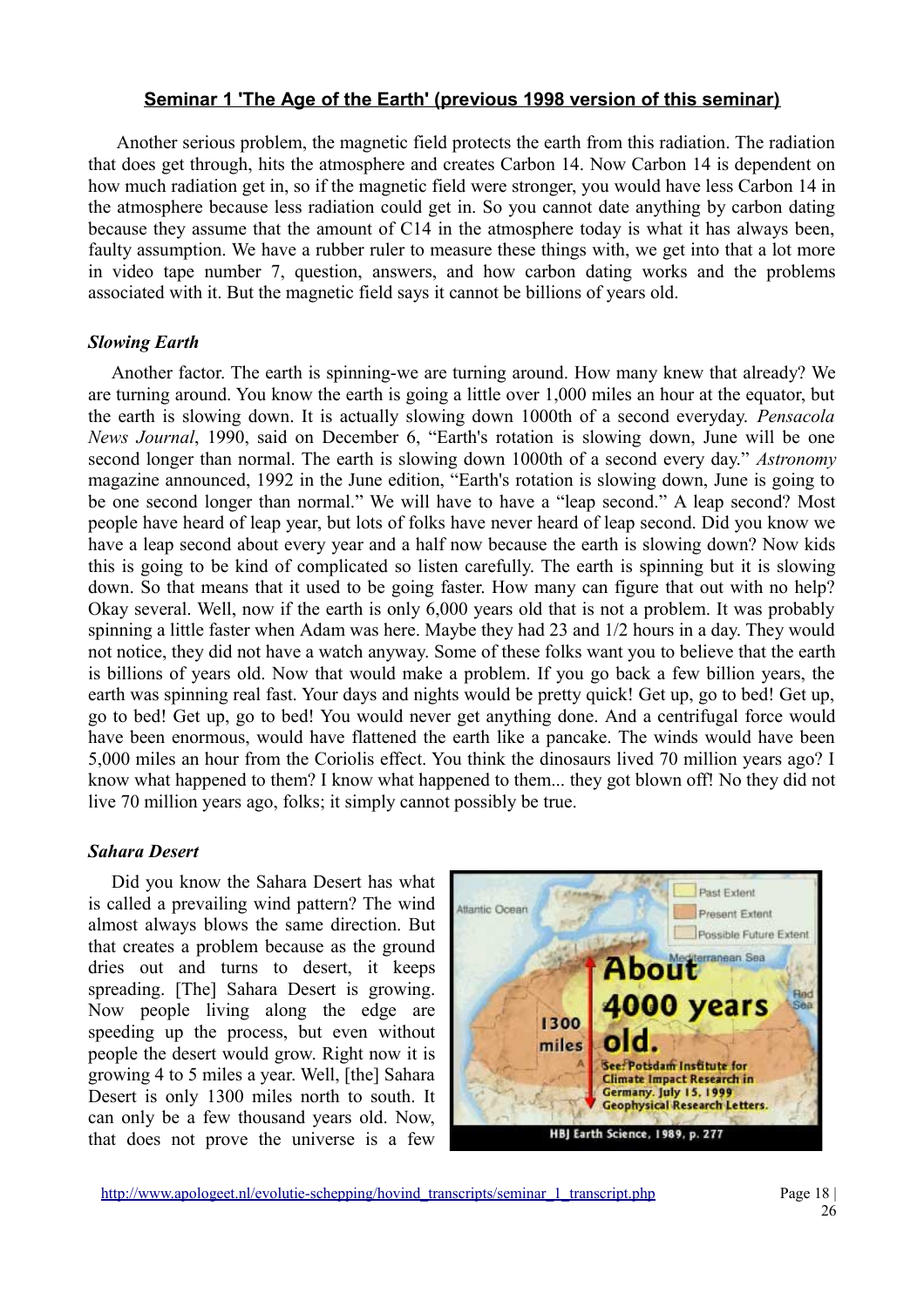thousand years old, I understand all that, but it is interesting [that] it fits what the Bible says. See the Bible says God created the world about 6,000 years ago. 4400 years ago there was flood. It is pretty hard to have a desert under a flood and so the desert had to start forming after The Flood was gone. Common sense? So if the earth is billions of years old, why do we not have a bigger desert some place? Why is it only a few thousand years old? Interesting!

# *Oil pressure*



 Did you know when they drill down into the ground sometimes they hit oil? The oil is under incredible pressure down there; it will come squirting up out of the ground like a big zit, because oil wells sometimes have 20,000 pounds per square inch. Put that in your back tires and watch what happens! 20,000 psi! The guys who study the rocks on top of the oil, say you know that rock cannot handle that pressure for more than probably 10 or 15,000 years. The rock should have cracked; the pressure should have leaked off. Okay, well than I have two obvious questions. Where did the oil come from and why is it still under

pressure? If the pressure can only last 10,000 years, why is there still pressure down there? Well, nearly all scientists agree that oil comes from plants and animals that are buried and squeezed and changed by heat and pressure. Sinclair Oil Company for years-they still, matter of fact, have their logo as the dinosaur. I was in Arkansas yesterday getting Sinclair gasoline, [and] there was a gas station - Sinclair Oil. It used to be Opaline Oil? They said it has been mellowed for 80 million years. They think the dinosaurs got squished and turned to oil and they are probably right! But, why do we still have pressure down there? Well, I have a theory about the oil. Here is my theory. I believe about 6,000 years ago, God created the heavens and the earth; 4,400 years ago, there was a Flood that destroyed the world. In that Flood, lots of critters drowned; and people and their carcasses got buried by the sand and rocks and gravel and mud and they got pretty heavy after awhile and it squished them into oil. So the oil is down there from the people and animals that drowned in the Flood. That means, if you stop and think about that, you drove over here today on some of your ancestors! Next time you are at the gas station pumping them in there, say, Bye Grandpa! You should have listened to Noah! He told you it was going to rain, Grandpa, you did not listen did you?!

### *Ice core layers*

I was in Denver, Colorado, and a couple of guys said, "Mr. Hovind, we know that you teach the earth is only 6,000 years old. We would like to prove you are wrong, come with us please." I got to go inside the Denver National Ice Core Laboratory. I got to meet the guys that drill the holes in Greenland and the South Pole. They actually drill holes through the ice and pull up a core of ice. Then they save the core in this freezer, and I went into this freezer-36 below zero! I had a huge hat, huge suit, thick boots, thick mittens, and my Florida blood was freezing in two seconds. Did not matter how I was dressed! They drill these core samples out and they save them in the freezer, I was in there, it is gigantic. Four times as this building, government is paying the bill for refrigeration but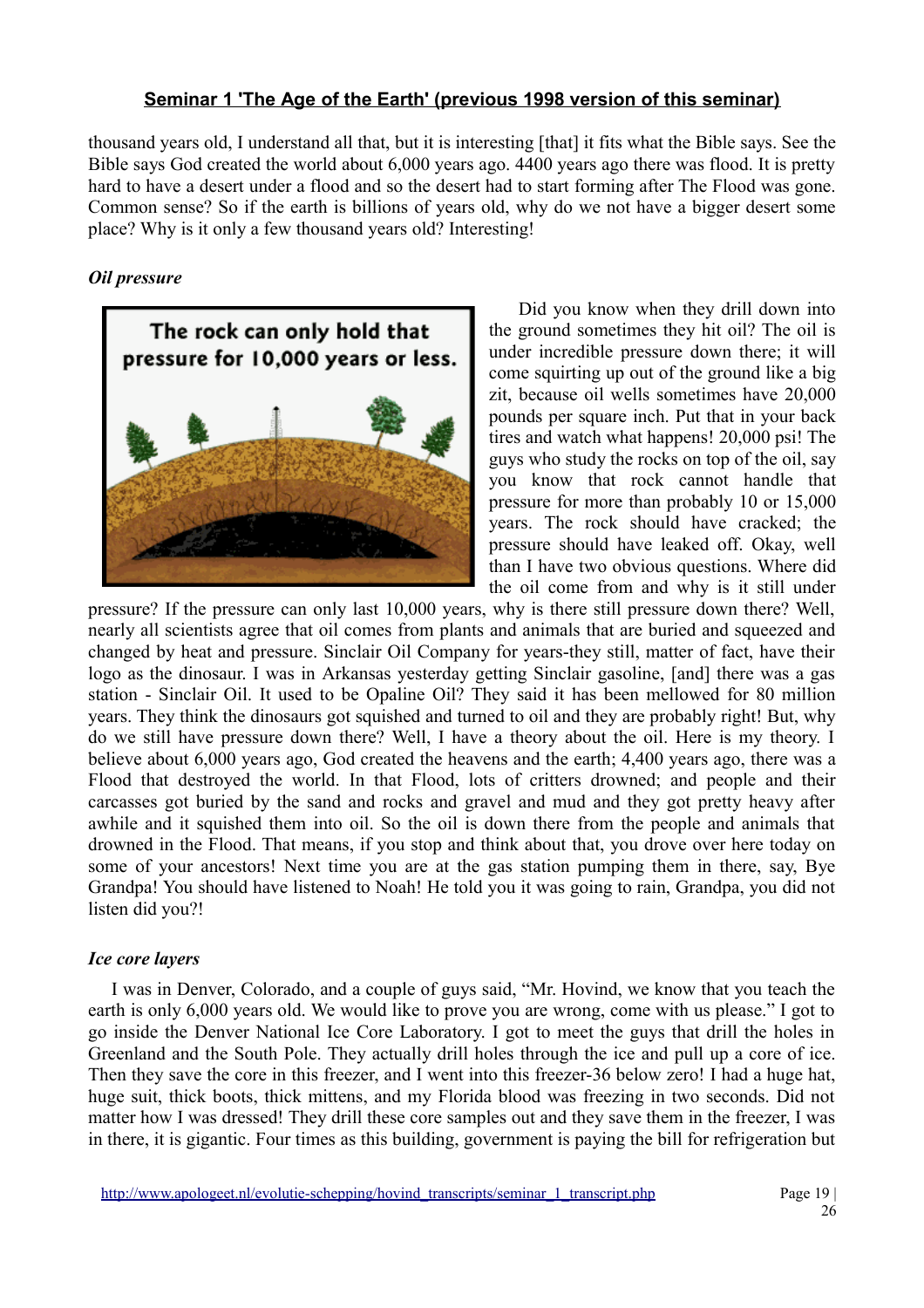they do not care! The deepest hole they have ever drilled is 10,000 feet. It was in the freezer where I was. They showed me, they had one of these core slabs laid out and they said, "Mr. Hovind we want you to look at this now. You see this dark ring and a light ring, just like rings on a tree, that is what we find in these core samples. They said, what happens in the summer, it gets warm and so the ice melts a little bit and they get a clear layer and when it freezes it makes a clear layer of ice. In the winter it does not melt so the snow presses down and you get a smashed layer of snow and it turns to what we call milky ice-it has air bubbles trapped in it. So you have clear and milky and clear and milky and clear and milky, each of these is called an annual ring. We can count back 135,000 annual rings, so the earth has to be 135,000 years old." I said, "Fellows are you not assuming that each of those rings is an annual ring?" They said, "Well, we know it is. How else would you get clear ice, milky ice, clear ice, milky ice, I mean it is obvious, look at it you can see it!" And sure enough I looked on the table, all down this huge long table; you could see all these rings. Those guys might not know about the lost squadron.



 You know there were some airplanes in Greenland that crash landed during World War II, they ran out of gas. They landed in Greenland, 1942. A couple of guys thought, you know let's go get those airplanes. We ought to put gas in them, dust the snow off the wings and fly them home. So they went to find the airplanes. When they finally found them, in 1990, they were under 263 feet of ice. Now airplanes do not sink in the ice. If you put a penny on an ice cube, it will slowly sink to the middle-only at room temperature. In the freezer that will not happen. Plus, airplanes are always nose heavy and they

would have been nose down. These airplanes were dead level, they did not sink, ice just accumulated on top of them - 263 feet of ice in 48 years. Well, let's see, 263 divided by 48 is about 5 1/2 feet a year. And the deepest hole they have ever drilled is 10,000 feet. 10,000 feet divided by 5 1/2 is only 1,800 years. Now I know the deeper you go the more the ice gets squished because of the pressure it turns to a product called *glacial firn*, and the ice kind of smooths out and all that stuff. But even 4,400 is very reasonable. 4,400 years is reasonable to account for all the ice of the North and South Pole. So the question is if the earth is billions of years old, why isn't there more ice at the North and South Pole? Why is there only 10,000 feet, would be the question? By the way, I called Bob Cardin, he dug out one of the airplanes. He lives in Kentucky, Middleboro, Kentucky, right by the Tennessee border. I said, "Bob, I understand you were the guy that dug the airplane out of the ground." He said, "That is correct, I have it in my garage, we are rebuilding it." I said, "Bob, when you dug that airplane out, how many layers of ice were there above the airplane?" He said, "Oh, there were many hundreds of layers of ice above the airplane." I said, "Well, Bob, I was told that each of those layers is a different year - summer, winter, summer, winter." He said, "That is impossible! Each of those layers is a different warm spell - warm, cold, warm, cold, warm, cold." You could get 20 of those in one year. We have it around here, don't we? It is not summer, winter, summer...you see that is their false assumption and it throws all their data off. By the way, they then use the ice core sampling, the oxygen O18 and O16 ratios, to try to validate Carbon 14 dating. So here we have two rubber rulers measuring against each other. You can come up with any date you want. The ice cores do not show the earth is billions of years old. They show less than 6,000 years old easily.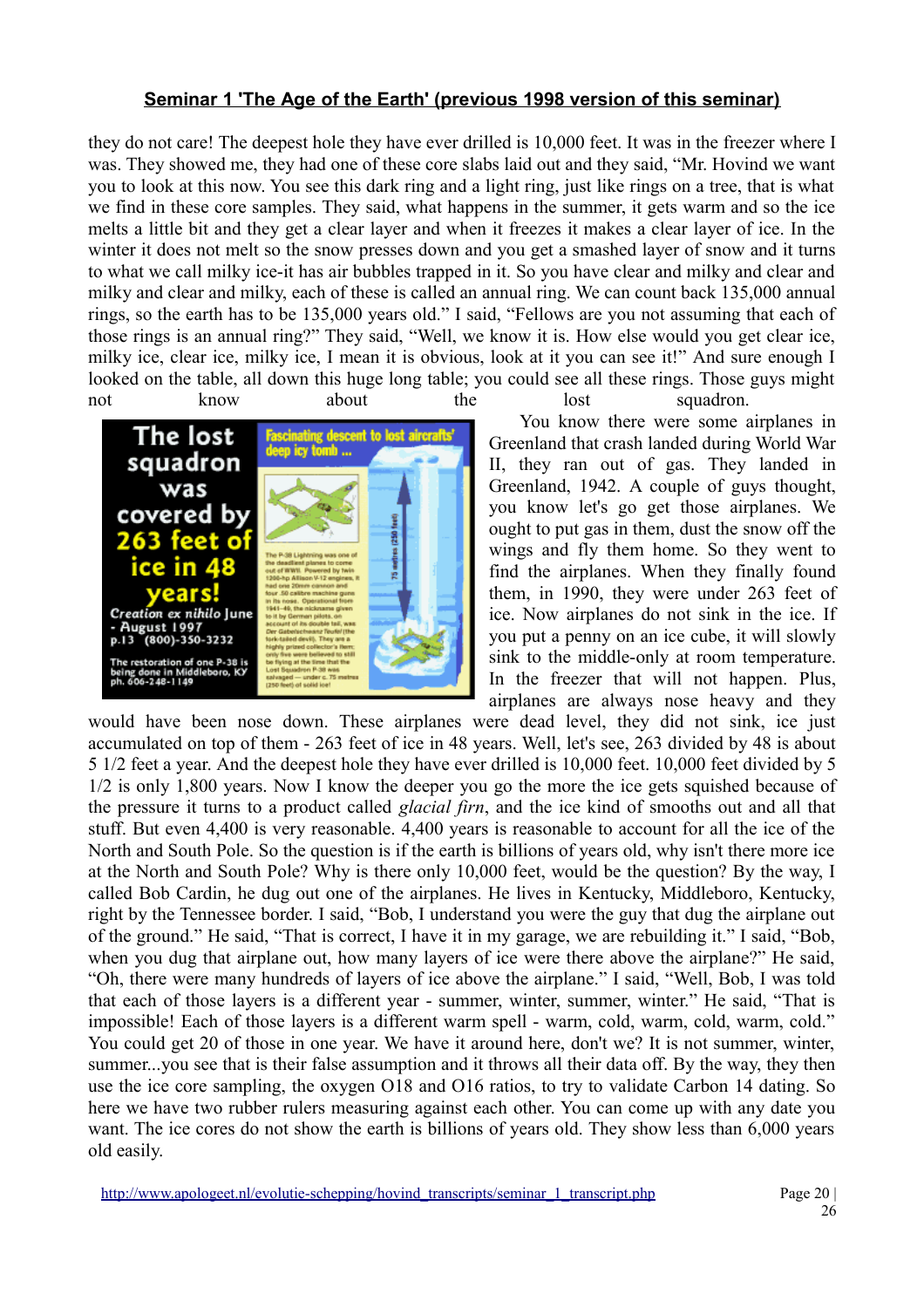#### *Mississippi Mud*

Textbooks, though, are determined to prove to the kids the earth is billions of years old. This one says boys and girls, the Mississippi is depositing sediments at the rate of 80,000 tons an hour. Did you know 80,000 tons of mud every hour comes down the Mississippi and dumps off in New Orleans? The Delta is growing larger and larger and larger. Nobody argues about that. But, they studied the Delta because they drill through it all the time looking for oil down there; they know the thickness of the mud, that is not a problem. Based on the amount of mud that comes down every year, they say the Delta probably formed in less than 30,000 years. That is pretty old, but I have a question. If the earth is millions of years old, why isn't the whole Gulf of Mexico full of mud by now? They are going to say now Mr. Hovind, the Delta is 30,000 years old, that proves the Bible is wrong, the Bible says 6,000. Well, no, no I have a theory about that. Here is my theory. I believe about 6,000 years ago, God created the heaven and the earth; 4,400 years ago there was a Flood that destroyed the world, only eight people survived. But, as the Flood water was running off, about half that mud washed down there the first 10 minutes. They had lots of water moving over soft sediment with no grass and trees to protect it yet. Now today it is only 80,000 tons an hour, boy that first 10 minutes it was a whole heap more than that. So the Delta was formed from the Flood mostly and then 4,400 years since then from erosion. Not millions of years.

#### *Oldest tree*

Here is a picture of the oldest tree in the world. You know the oldest tree in the world is in Southern California, a bristle cone pine tree, it is 4,300 years old. That is an old tree, but I have a question. If the earth is millions of years old, why do we not have an older tree someplace? Why is the oldest tree 4,300 years old? Well, I have a theory about that. Here is my theory, I believe about 6,000 years ago, God created the heaven and the earth; 4,400 years ago there was a Flood that destroyed the world, so the oldest tree should be less than 4,400 years old. It is! Amazing! Now, I would not put a whole lot of stock in tree ring dating



Allyn and Bacon Biology, 1977, p.180

because sometimes trees produce several rings a year, for the same reason the ice got several rings a year; you might have different seasons within one year. So pre-ring dating is not an exact science, but sure we will use it if it is what the Bible says.

#### *Great Barrier Reef*

Here is a picture of a coral reef growing under water. You know the largest reef in the world is in



Australia, the Great Barrier Reef. I got a call from a church in Brisbane, Australia, they said, "Mr. Hovind, would you like to come preach over here?" I said, "I need to pray about this! He said yes!" So I went over and preached in Brisbane, Australia. I got to go scuba diving at the Great Barrier Reef. It was

pts/seminar 1 transcript.php Page 21 |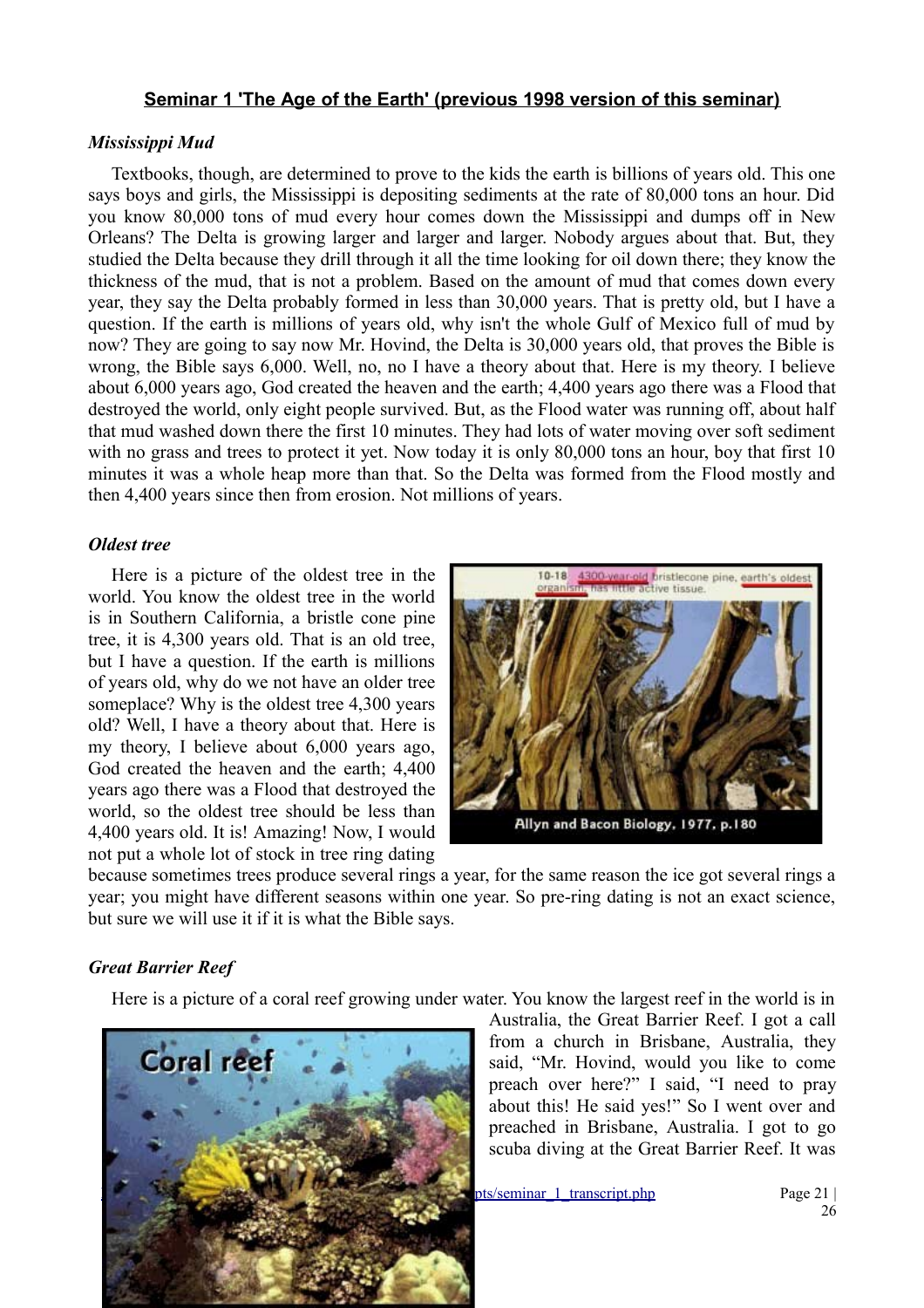incredible. You know during World War II, some of the reef was damaged and destroyed by ships and anchors and bombs and stuff like that, so the environmentalist wackos went out there to see how fast it grows back. They watched it grow for 20 years. It was a government project! After watching the reef grow for 20 years, they decided the Great Barrier Reef is less than 4,200 years old. That is pretty old, but I have a question. If the earth is millions of years old, why don't we have a bigger reef someplace? Why is the oldest reef less than 4,200 years old? Well, I have a theory about that! Here is my theory. I believe about 6,000 years ago, God created the world; 4,400 years ago there was a Flood that destroyed the world and so the oldest reef ought to be less than 4,400 years old. It is! Now they find fossilized coral, huge chunks of fossilized corral up in the mountains. Well. I see how that happened because before the Flood, coral growth was lots faster for reasons we will share with later in the next session. Things grew much bigger, much faster in the pre Flood world. You might find fossilized reefs that are enormous, but they were very different growth rate than they have today for reasons which we will see later.

# *Niagara Falls*

This textbook shows a picture of Niagara Falls, and how Niagara Falls is eroding. All waterfalls eat away at the bank and it slowly erodes back. The Canadians built a concrete wall on the far side



to make sure it erodes American soil instead of Canadian soil. This textbook says, "Niagara Falls has been eroding for nearly 9,900 years." Now how do they know that? Well, the rocks are breaking off the edge, that is pretty obvious you can stand there and watch it. As it breaks rocks off the edge, the waterfall is moving south. It is moving, according to the museum guide, 4.7 feet a year. Nearly 5 feet a year. Now, in 1930's they di verted most of the water for hydroelectric power, so the erosion rate has cut way back. They can actually dry up Niagara Falls by diverting all the water if they want. So the

erosion rate is not much today, but up until 1930's, about 4 to 5 feet a year. Well, now hold it! Niagara Falls has only moved 7 miles. All the textbooks agree, Niagara Falls has moved about 7

miles; this one says, 7 1/2 miles. Well, at 4 or 5 feet a year, that would be 9900 years, that is correct! But I have a question, Niagara Falls is right there right now, it used to be up here, it has moved south 7 miles. If the earth is billions of years old, why has it not moved all the way to Lake Erie by now or clear to Florida for that matter? Why is Niagara Falls right there? Well, I have a theory about that! Here is my theory; I believe about 6,000 years ago, God created the heaven and the earth, 4,400 years ago there was a Flood that destroyed the world. As the Flood water was running off, about half of that creek washed

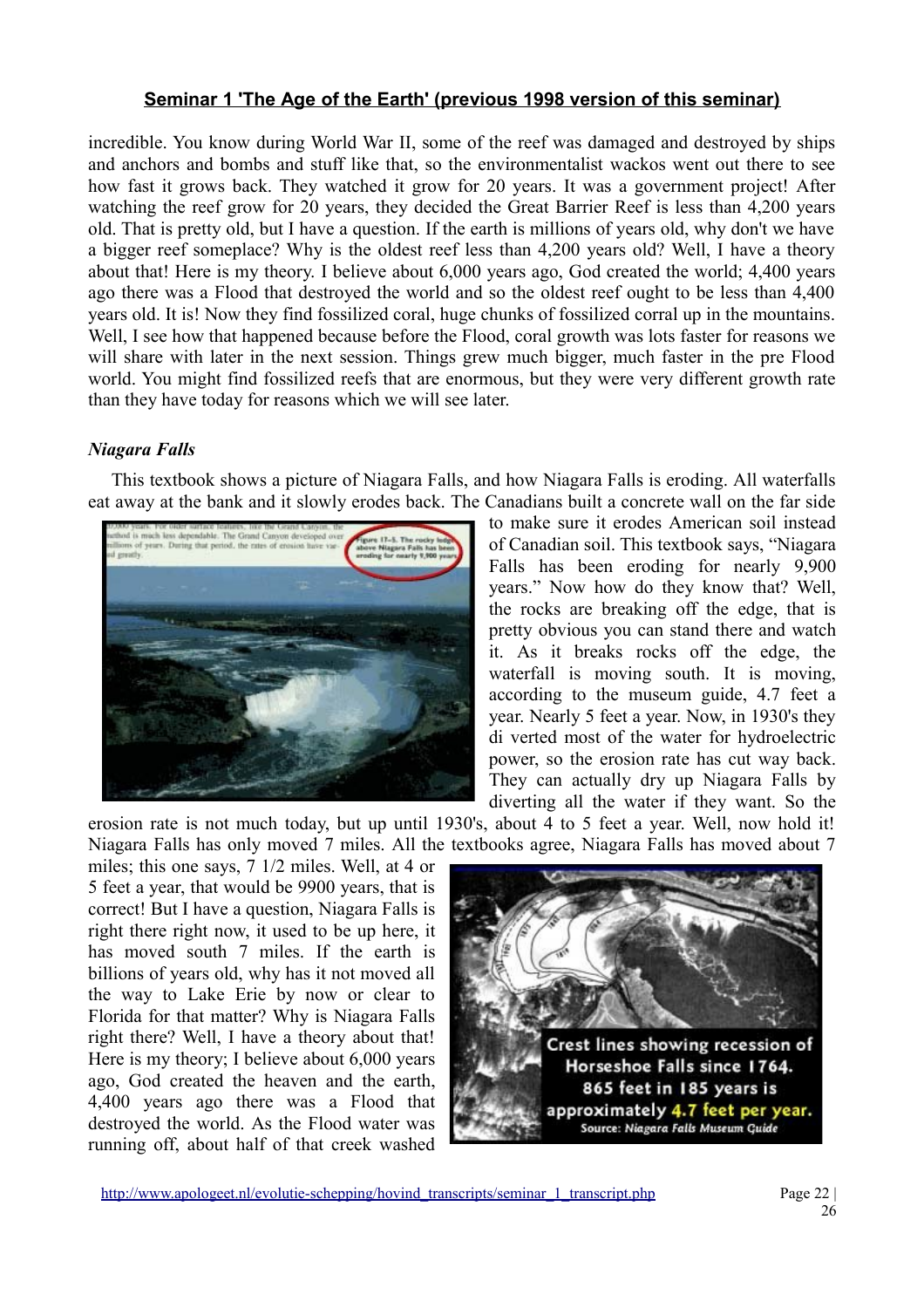out the first 15 minutes because they had lots of water moving through soft mud. Today it is just a trickle and it is over solid rock so erosion rate is pretty slow. But, man that first 15 minutes was bad! See, they forgot the Flood, that is why they look at it and think it took 9,900 years-4,400 plus one Flood.

#### *Saltier oceans*

You know when it rains, 30% of the water runs into the oceans bringing with it mineral salts. The oceans are getting saltier everyday because the water washes salts in and evaporation takes pure water out leaves the salts behind. The oceans today are 3.6% salt, well, they could have done that in less than 5,000 years. Sceptics and Atheists and Agnostics all the time say Mr. Hovind, during Noah's Flood, what did Noah drink if he is out there in the salt water and how did the fresh water fish survive? Like, well, we have got you now, don't we? I say, "Well, it looks to me like you are assuming the Flood was saltwater. What if the whole world was fresh water at the time of the Flood and over the last 4,400 years, the oceans have gradually become saltier. They are becoming saltier everyday, plus not to mention the huge salt domes which occasionally erode into the ocean which add bunch of tons of salt in a few minutes, as salt domes. Like in Grand Salene, Texas, if that one got loose into the ocean, there are gigantic salt domes down there. See, the oceans indicate the earth is not billions of years old." They said, "Well, hold it now, if you had all the fish and and animals were fresh water than they had to evolve into salt water." I said, "No, no, no, they had to adapt to salt water, that is not evolving. Adaptation has nothing to do with evolution." See, there used to be all fresh water alligators. Slowly they have adapted to salt water alligators and fresh water alligators which are a different species. They will say see changing from a fresh water alligator to a salt water alligator is evolution. I say, No, no, that is a minor change compared to what you believe! You believe they changed from a rock to an alligator. That would be a major change! By the way a guy in Minnesota had two aquariums in his house, a salt water and a fresh water aquarium. He got curious about this, he liked fish, he had these huge aquariums; he thought, "you know I wonder if I could mix all these fish together?" He slowly, over a 10 year period, slowly lowered the salt in the salt water aquarium and slowly added salt to the fresh water aquarium. Just a little bit every two weeks, the fish got used to it no problem. After 10 years, both aquariums were 1.8% salt, half salinity, and he mixed all the fish together and they did fine. So I think over 4,400 years it would not be a problem at all. The salt water problem is not a problem for the creationist.

#### *Stalactites and Stalagmites*

How many have ever gone into a cave and the guide said, don't touch the stalactites, they take millions of years to form. You ever heard that? You go to Carlsbad Caverns, they will say it took



250 million years to make this cavern. They say it takes 1,000 years to grow one inch of stalactite. I do not think so! There is a bat covered up with flowstone before he could rot from National Geographic. Don't you think the bat would rot in less than a few thousand years; preserved on top of a stalagmite, they grow even slower. There are 50-inch long stalactites growing under the Lincoln Memorial. It was built in 1922; did Lincoln die 50,000 years ago? Go down to Fort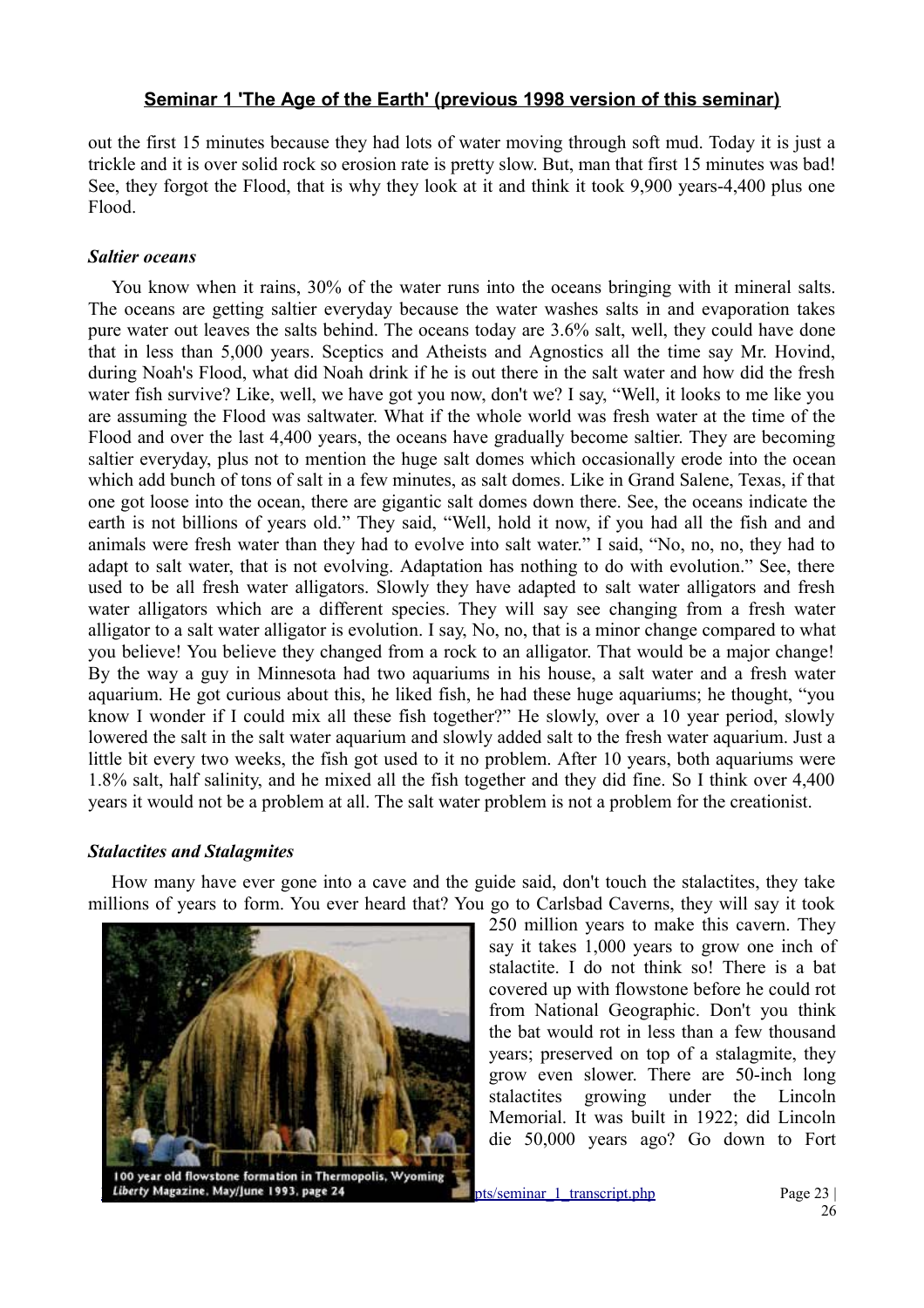Pickens here in Pensacola, get into the old part of the fort that is fenced out (that they will not let people into without a guide you know, because it is a World War I fort), and you will see 16 inch stalactites growing off the electrical conduit boxes. Proving they had electricity millions of years ago! No, that stuff happens rapidly. There is a mine in Australia; they quit using the mine 55 years ago. Whey they went back inside to see what happened to their mine, giant stalactites and stalagmites had formed all over. There is a sign that says *Switch* and another couple of miners standing there for scale. 55 years a fully formed cave: stalactites, stalagmites, the whole thing. In Wyoming, this giant pile of flowstone was made in less than 100 years. I was there a few weeks ago with my son, bringing him back from college out there. In 1903, some guy took a pipe and stuck it in the ground because the hot mineral water was bubbling up. He made it bubble up through the pipe. In less than 100 years they had that giant flowstone pile. I stood next to it two weeks ago. Folks, it does not take millions of years for these things to form. The simple fact is, the earth is young; it cannot be billions of years old.

### *Erosion rates*

You know when it rains, 30% of the water runs into the oceans. As it runs in it brings with it not only salt, it brings with it soil. The mountains are eroding; everything is washing away. At the current rate of erosion, the continents will be flat in 14 million years. Plus, the oceans are filling in with sediments and there is only enough sediment out there for a few thousand years. If the fossils are really millions of years old we have a problem because the continents would have eroded away 5 times since the dinosaurs were here. How come we still find their bones on land? No, erosion rate proves it is not billions of



years old. The simply fact is, the earth cannot be billions of years old. There is overwhelming evidence to say it is young, it is not billions of years old.

# **When Christians fall for Satan's Evolution**

What concerns me a lot about this though, is what happens to a Christian? When a Christian starts thinking the earth is billions of years old it destroys their confidence in the Bible.

# *Crawford Toy*

That is what happened to Crawford Toy. You probably never heard of Crawford Toy. He was a southern Baptist seminary professor in the late 1800's; he loved the Lord, loved the Bible, but that was the time when most people starting teaching the earth is millions of years old. Now, you may have heard of the girl he almost married, a girl named Lottie Moon. Anybody ever heard of Lottie Moon, Southern Baptist of the Lottie Moon offering every Christmas? She was a great missionary for the Southern Baptist Convention in the 1870's, missionary to China, of 1880. Well, Crawford Toy said to his class one day, "The Bible intends to teach a plain six day creation. The Bible is simply in error at that point." The Bible is in error? Crawford, maybe your theory is in error! Maybe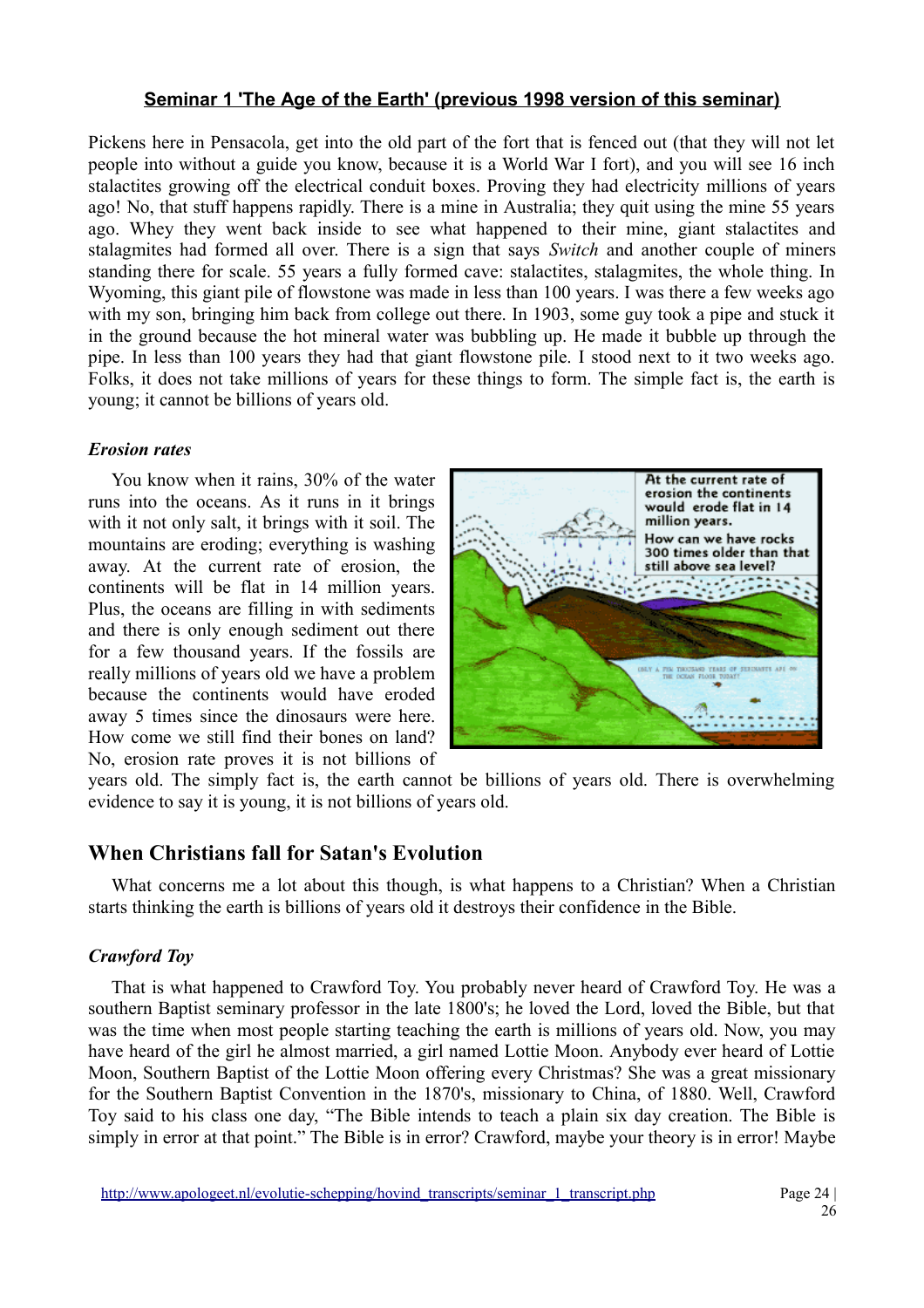you have been brainwashed! Folks, it is easy to get brainwashed.



# *Can You Be Brainwashed?*

I will try to brainwash the whole crowd. Maybe you have never been brainwashed before, it is a harmless procedure, you will not feel a thing. It will not hurt you at all. I will tell you a story, in the middle of the story I will brainwash you. You will not even know it is happening. When I am done brainwashing you, I am going to ask you two questions about the story. If you know the answer, I want you just to raise your hand, do not say it out loud. Ready? Here we go, pay attention! I will even put the story on screen for you. Once upon a time, a man left home jogging. He jogged a little ways and turned left. He jogged a little ways and turned left. He jogged

a little ways and turned left and jogged back home. As he was jogging home, he noticed two masked men were waiting for him at home. Two men with masks on. Who were the masked men and why did he leave home jogging? Do you know for sure? Raise your hand. Do not say it out loud. One, two, three, okay. Let's try it again. Pay attention now. Once upon a time, a man left home jogging. He jogged a little ways and turned left. I will give you a hint that is very important! He jogged a little ways and turned left. He jogged a little ways and turned left and jogged back home. As he was jogging home, he noticed two masked men were waiting for him at home. Who were the masked men and why did he leave home jogging? Anybody new figure it out? Two more. Okay, the rest of you pay attention! We are going to try this one more time. Now I am going to un-brainwash you just by showing you a picture. You should be un-brainwashed in a few seconds. Same story, word for word, but watch this picture and see if it helps. Once upon a time, a man left home jogging. He jogged a little ways and turned left. He jogged a little ways and turned left. He jogged a little ways and turned left and jogged back home. As he was jogging home, he noticed there were two masked men waiting for him at home. Who were the masked men? Oh, the catcher and the umpire. You say, Brother Hovind is it that easy to get brainwashed? Yes! You see if your first thought is wrong, your are wrong. When I said, a man left home, you started thinking about a house, and for the rest of the story, you could not figure out why in the world the guy is running around the block, right?

# **The Satanic Cradle Robber**

That is how they brainwash kids in kindergarten. Get them off at the very beginning. The Bible says, "In the beginning," when was that? Satan decided to attack that statement. First three words, "In the beginning," and much effort of the devil goes in to attacking those first three words because he wants the kids to believe the earth is billions of years old. He knows it will throw them off track from then on in everything else.

 Here is a book from kindergarten. Boys and girls, we are going to learn about prehistoric animals. First page in the book shows some dinosaurs, first sentence in the book says, "Millions of